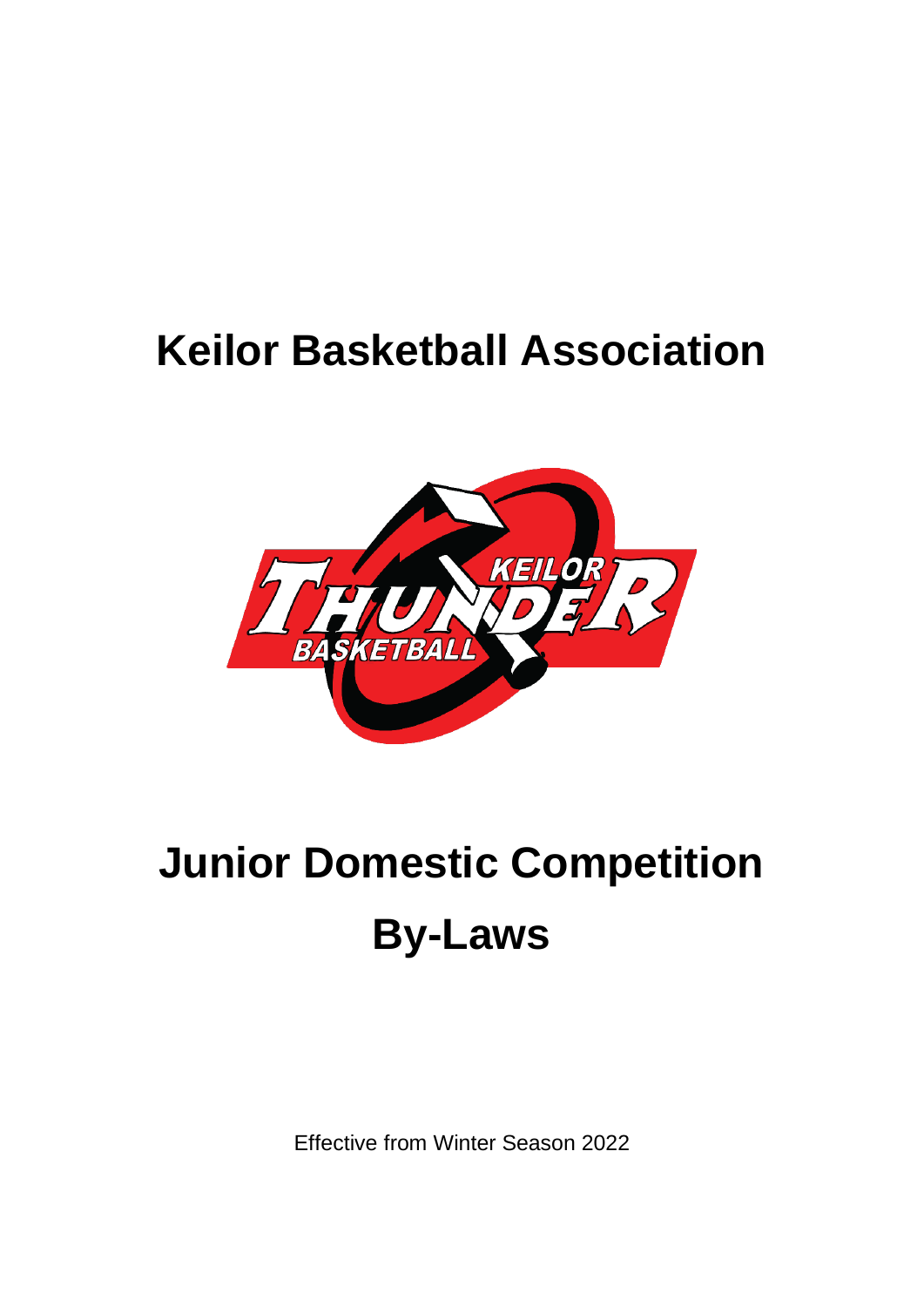#### Version History

This table was introduced and effective from Winter Season 2022.

| Version number | Date Ratified | <b>Ratified By</b> |
|----------------|---------------|--------------------|
| 1.0            | 18/0/2022     | KBA Board          |
| 2.0            | 01/04/2022    | KBA Board          |
|                |               |                    |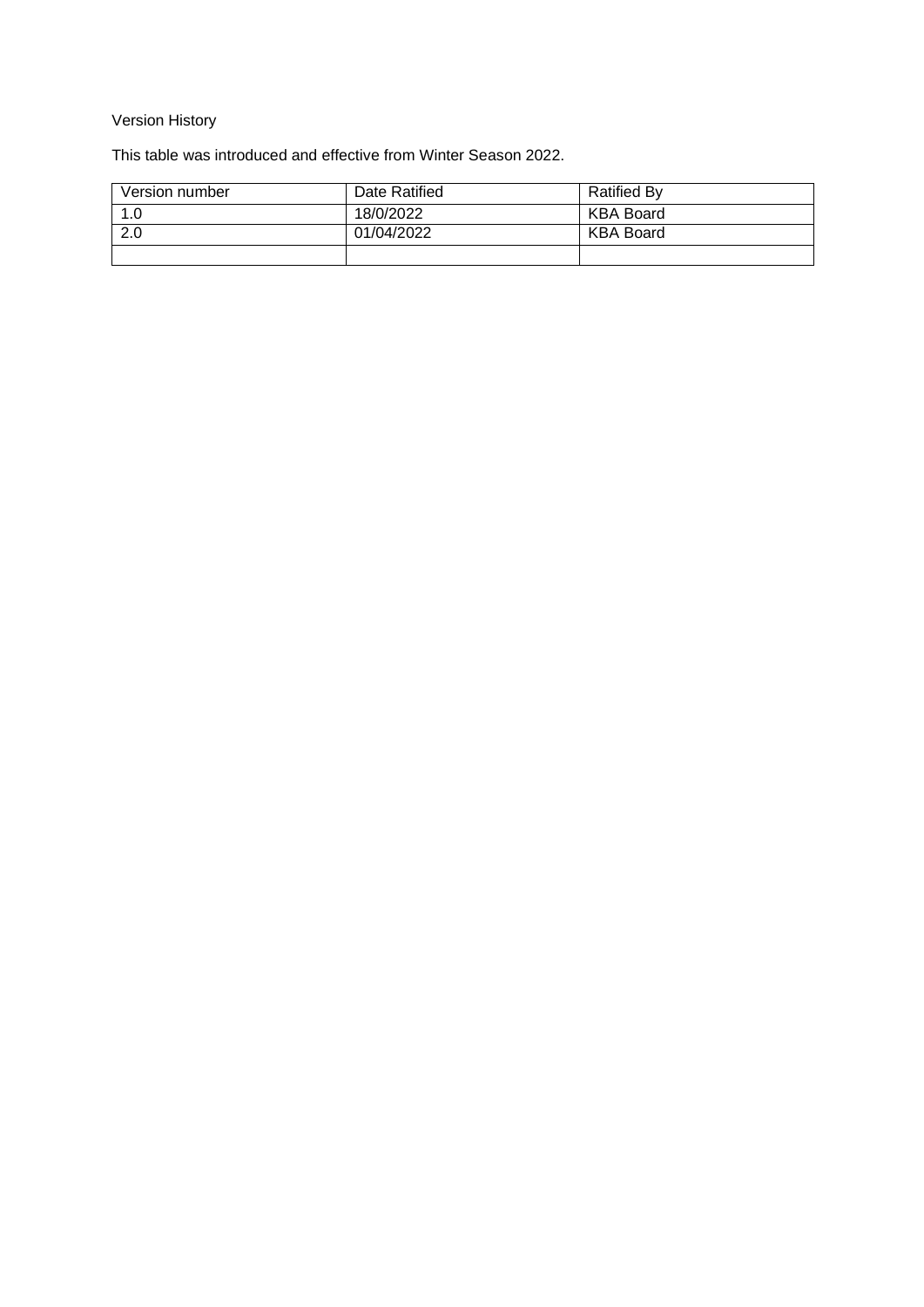## **TABLE OF CONTENTS**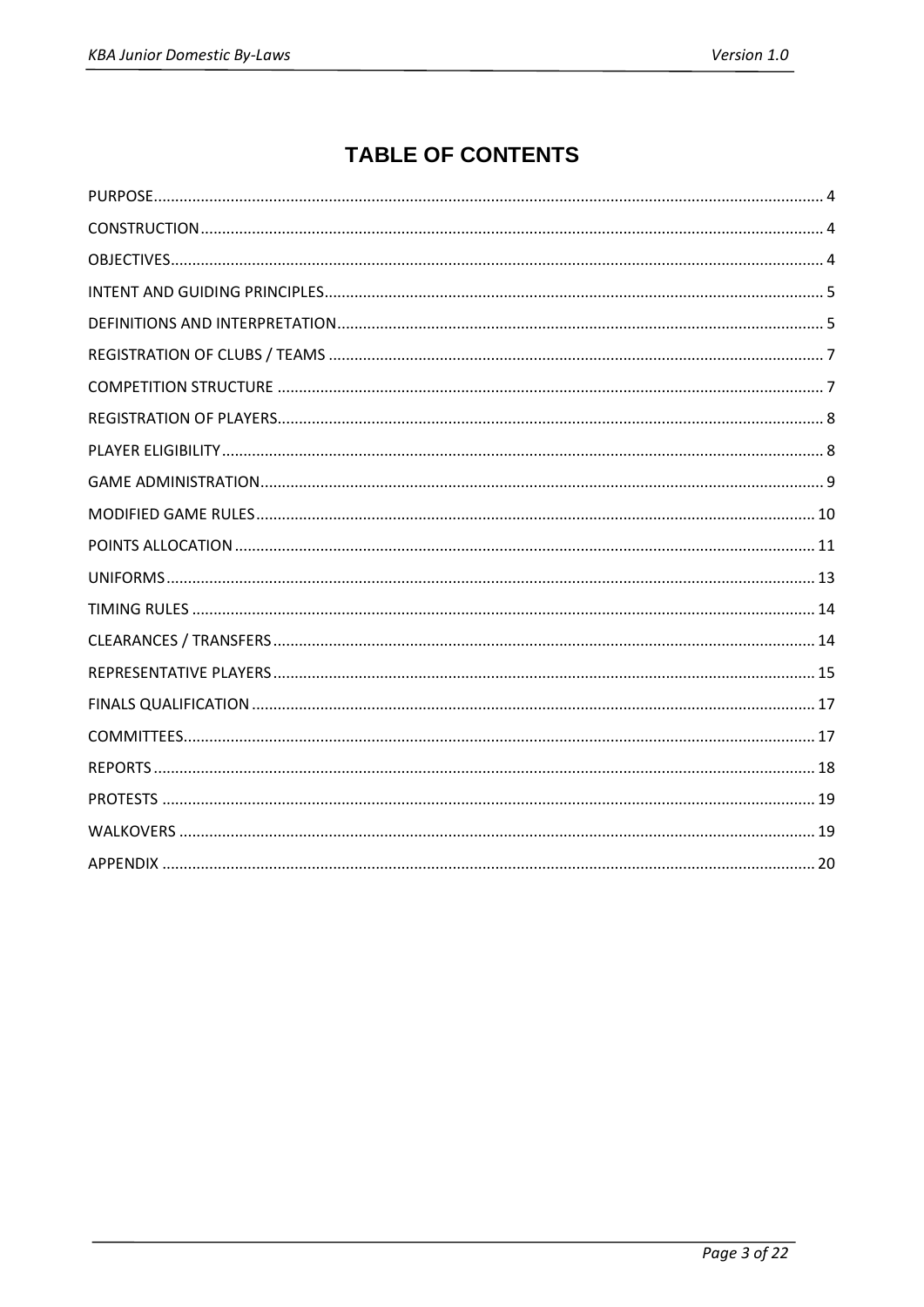#### <span id="page-3-0"></span>**1 PURPOSE**

- 1.1 The purpose of the by-Laws is to create a framework for the administration of the Keilor Basketball Association (KBA) Junior Domestic Competition.
- 1.2 Competitions will be administrated in accordance with the laws and Codes of Conduct of basketball as set out by Basketball Australia (BA) and Basketball Victoria (BV), excepting individual By-Laws as set out below by the KBA Junior Sub-Committee (KBAJ).

#### <span id="page-3-1"></span>**2 CONSTRUCTION**

- 2.1 The By-Laws are created under the guidance of the Constitution of the KBA.
- 2.2 If there is any inconsistency between these By-Laws and the KBA Constitution, the KBA Constitution prevails to the extent of the inconsistency.
- 2.3 Unless otherwise specified in these By-Laws, FIBA rules shall apply.
- 2.4 These By-Laws operate in conjunction with the KBA Behaviour Policy.
- 2.5 The KBA Board has discretion to make any decision regarding the Junior Domestic competition and these by-Laws as it sees fit.
- 2.6 Amendments to these By-Laws will only be implemented at, or after two (2) years have elapsed from the previous changes being made effective. Review of these By-Laws and any changes are to be completed and accepted by the end of November. Amendments will be made effective no earlier than the start of the Winter Season following the review.

#### <span id="page-3-2"></span>**3 OBJECTIVES**

- 3.1 The objectives of the KBA Junior Domestic Competition are to:
	- 3.1.1 Provide a basketball competition for junior basketball players.
	- 3.1.2 Provide a cost-effective competition.
	- 3.1.3 Provide a safe and encouraging place for junior basketball.
	- 3.1.4 Provide a range of grades to suit the varied standard of players.
	- 3.1.5 Provide suitable officials, referees and venues that support the above.
	- 3.1.6 Provide an opportunity for the development and support of junior coaches.
	- 3.1.7 Provide a transparent framework for the administration of the Junior Domestic Competition.
- 3.2 Where the application of these objectives creates conflicting outcomes, the decision made should facilitate the greatest participation and enjoyment of junior domestic players.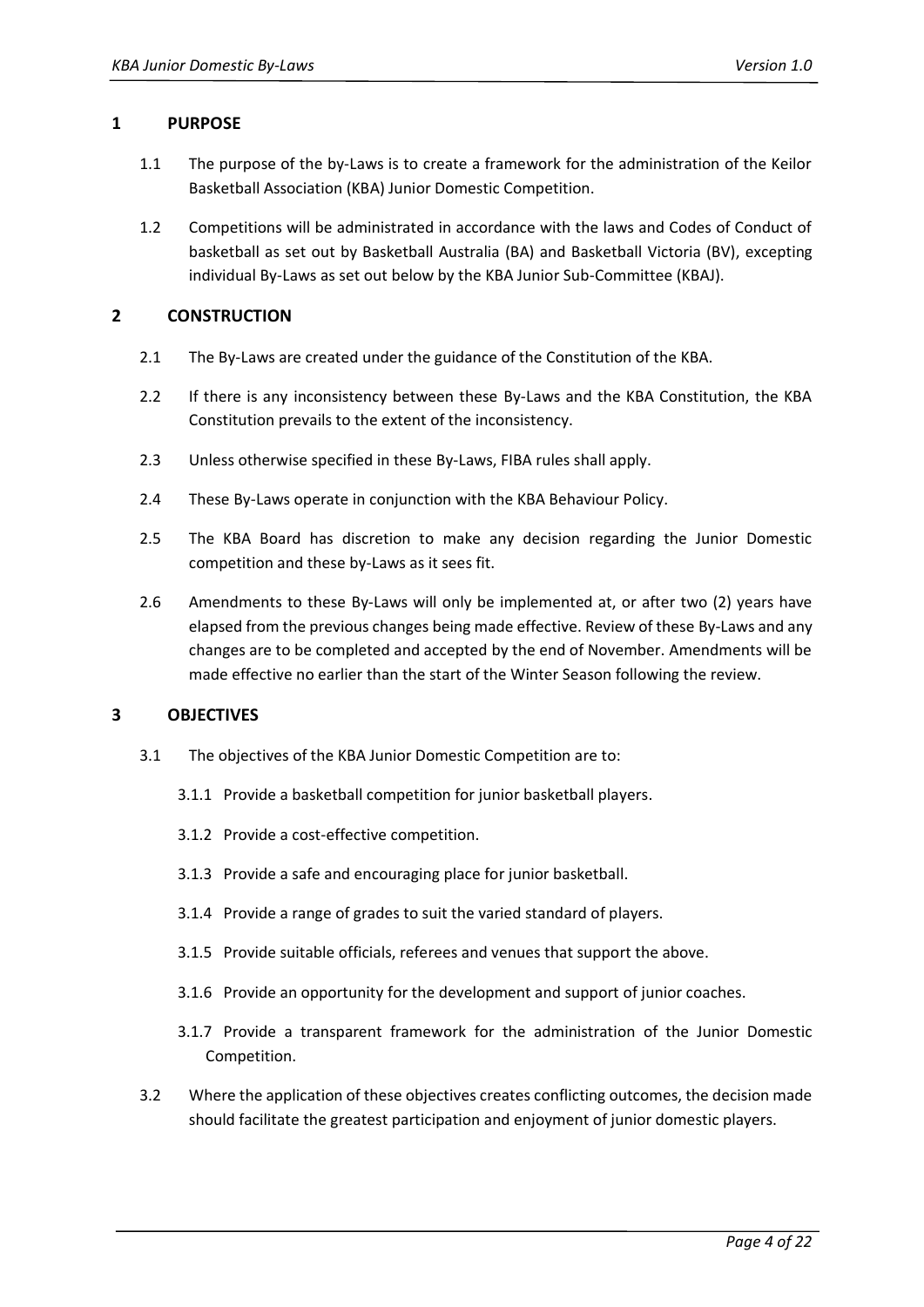#### <span id="page-4-0"></span>**4 INTENT AND GUIDING PRINCIPLES**

- 4.1 Decisions made in administering the By-Laws must consider and apply, as relevant, the KBA principles, including:
	- 4.1.1 Making decisions that support a fair/even, inclusive, safe and open competition and the stability/viability of clubs.
	- 4.1.2 Allow for a maximum number of players to participate. Preference should be to allow more players to engage, rather than individuals playing on multiple occasions within the competition.
	- 4.1.3 The KBA objective is to boost the membership of the smaller clubs in preference to adding new clubs or individual teams from clubs based in other Basketball Associations.
	- 4.1.4 Where capacity for extra teams is available, this capacity should be allocated to existing clubs in the first instance and associate clubs in the second instance. If capacity exists, the KBA may offer positions to other clubs/teams.
	- 4.1.5 Be a competition that is made up of predominantly community based/not for profit clubs, rather than profit making enterprises.

#### <span id="page-4-1"></span>**5 DEFINITIONS AND INTERPRETATION**

- 5.1 **Abandoned Game** means a fixtured game that has been called off for reasons outlined in By-Laws **[12.6](#page-11-0)**[,](#page-11-1) **[0](#page-11-1)** and **[12.8](#page-12-1)**.
- <span id="page-4-2"></span>5.2 **Associate Club** means a club that has played in the KBA Junior Domestic Competition for more than two (2) years but the majority of whose teams do not play in the KBA Junior Domestic Competition. An associate club has a seat on the KBAJ committee but with no voting rights.
- 5.3 **BA** means Basketball Australia.
- 5.4 **BV** means Basketball Victoria.
- 5.5 **Bye** means where a team in a competition does not have a fixtured game that round.
- <span id="page-4-3"></span>5.6 **Club** means a KBA affiliated club playing in the KBA Junior Domestic Competition, with full voting rights.
- 5.7 **Constitution** means the KBA constitution, created in line with the Associations Incorporation Reform Act (2012), and includes the regulations made under that Act.
- 5.8 **Disbanded Team** means a team that a club had the intention of forming at the beginning of a season, but then folded for any given reason. A player is considered to be from a disbanded team if the club is unable to offer the player a spot in a team of the same age group.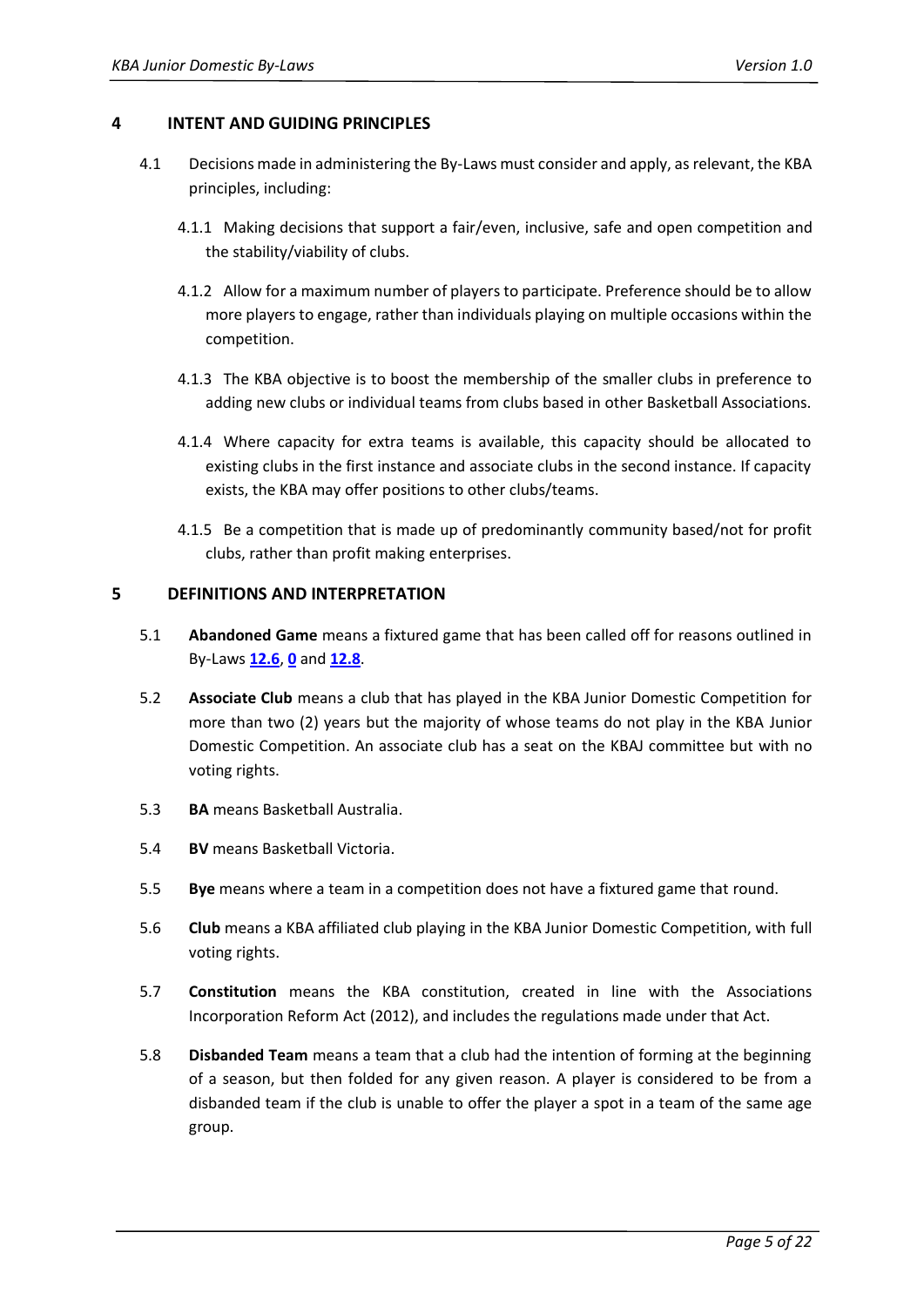- 5.9 **Grading** means the process of allocating teams into specific grades based on the representative and competition grading rules and performance during grading games.
- 5.10 **Ineligible Player** means any player playing in the KBA Junior Domestic Competition against the stipulations outlined in these By-Laws.
- 5.11 **KBA** means Keilor Basketball Association.
- 5.12 **KBA Board** means the elected board members and General Manager of the Keilor Basketball Association.
- 5.13 **KBA Office** means the Office and Staff at Keilor Basketball Association.
- 5.14 **KBA Staff Member** means a permanent/full time KBA staff member.
- 5.15 **KBAJ** means Keilor Basketball Association Junior Sub-Committee comprising of representatives from each Club, the KBA General Manager, a KBA office staff member and the KBA Board Member responsible for the KBAJ portfolio.
- 5.16 **KBAJ Clubs** means all Clubs and Associate Clubs currently playing the KBA Junior Domestic competition.
- <span id="page-5-1"></span>5.17 **Notified Walkover** means a forfeit given by a team by 11.59pm the Wednesday prior to a fixtured game.
- <span id="page-5-2"></span>5.18 **Un-Notified Walkover** means a forfeit given by a team on or after 12.00am the Thursday prior to a fixtured game, or no notification given.
- 5.19 **Player** means any person who has completed the prescribed KBA registration process.
- 5.20 **Premiership Points** means points allocated to a team after a fixtured game for a win, loss or draw.
- 5.21 **Prospective Club** means a club not currently affiliated with the KBA but seeking to enter the KBA Junior Domestic competition.
- <span id="page-5-0"></span>5.22 **Representative Player** means any player currently playing in a state-level squad, under the auspices of a state basketball governing body (e.g. BV) or a schools-based competition, or any player currently registered to a VJBL representative team (or interstate equivalent).
- 5.23 **Team** means a team administered by a KBA club.
- 5.24 **VJBL** means Victorian Junior Basketball League.
- 5.25 **VJL** means Victorian Junior League a division of the VJBL
- 5.26 **VC** means Victorian Championship a division of the VJBL including Victorian Championship Reserve (VCR).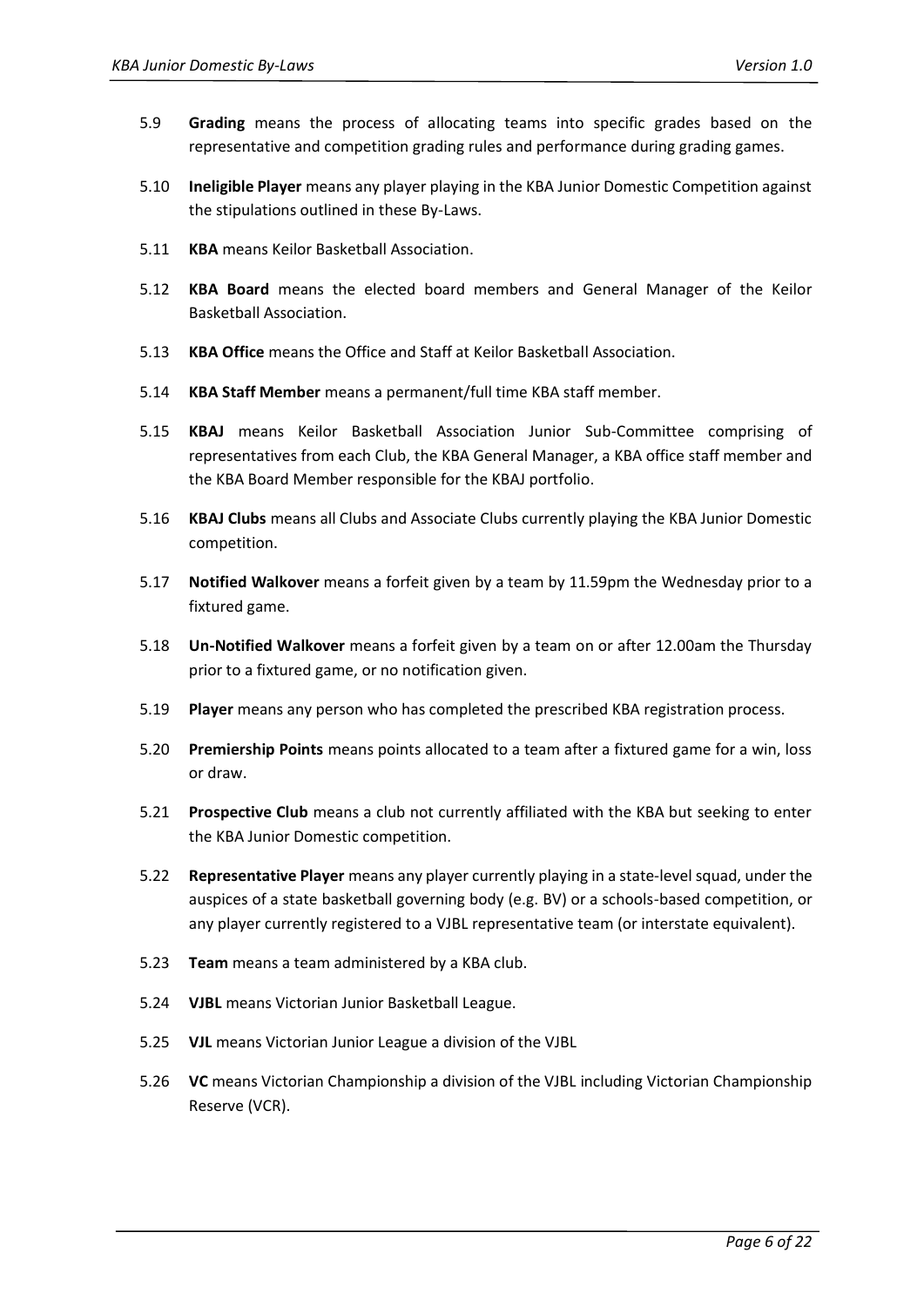#### <span id="page-6-0"></span>**6 REGISTRATION OF CLUBS / TEAMS**

- 6.1 Prospective Clubs seeking entry into the KBA Junior Domestic Competition must:
	- 6.1.1 Apply to the KBA Office with all information required, including meeting minimum standards regarding relevant current legislation and BV requirements. Information needed can be sought from the KBA Office.
	- 6.1.2 The KBA Office will assess applications and table suitable candidates to the KBAJ for consideration to accept or decline.
- 6.2 Prospective Clubs approved to enter competitions shall do so by lodging the required forms, entering relevant information into the KBA Office nominated online system and payment of fees as determined by the KBA Board, by the stipulated date.
- 6.3 The KBA Office, ratified by the KBA Board, reserves the right to refuse entry to the competition as it sees fit.
- 6.4 As a condition of entry, each Prospective Club agrees to abide by the By-Laws as written and as interpreted by the KBA Board.
- 6.5 At any given time, KBAJ Clubs that choose to operate as a private enterprise may make up a maximum of 20% of existing KBAJ clubs, inclusive of any current private enterprise clubs and inclusive of any current clubs wishing to change to a private enterprise. If the percentage is a fraction, it rounds up at 0.5 and rounds down at below 0.5.

#### <span id="page-6-1"></span>**7 COMPETITION STRUCTURE**

- 7.1 Clubs are to nominate teams into grades as per By-Law **[16.6](#page-15-0)**.
- 7.2 The KBA Office may, at its discretion, combine grades in the interests of grade viability. For example, if low numbers of nominations are received, grades may be combined. It remains with KBA Office to determine the number and structure of competition finals.
- 7.3 Where the KBA Office determines, a competition comprising teams of same grade will have multiple finals, the competition shall be named with grade and number (i.e. Not 'A Reserve' or B or even C). For example, if 15 teams nominate for A grade and KBA Office determines three finals series will apply, the competition shall be named A123, combining A1, A2 and A3.
- 7.4 The KBA Office may opt to separate the teams into multiple competitions where a grade has a large number of nominated teams. For example, E1, E2, E3, E4 may be separate competitions instead of combined as E1234.
- 7.5 The duration of the season shall be determined prior to the beginning of the season's commencement by the KBA Office.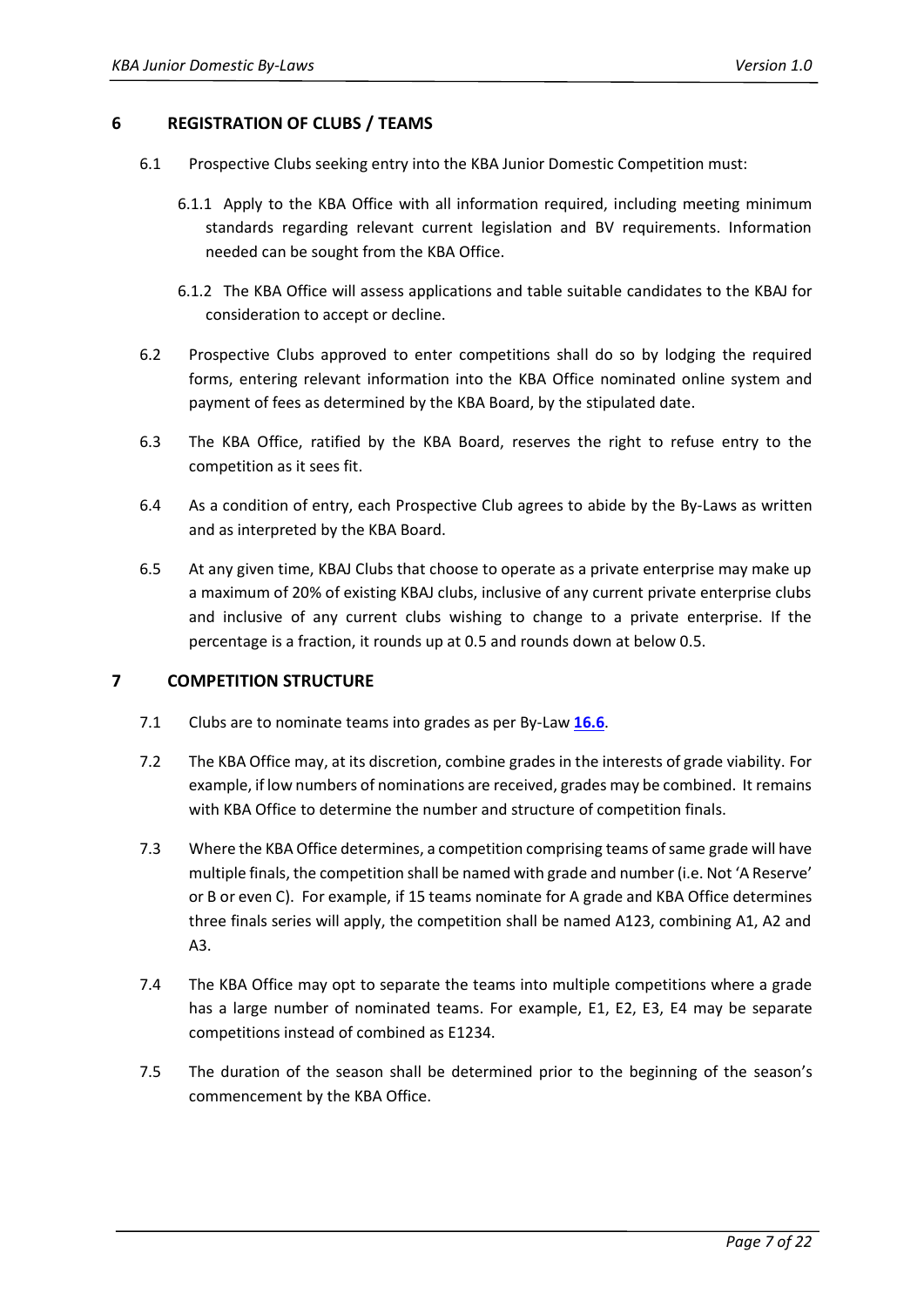#### <span id="page-7-0"></span>**8 REGISTRATION OF PLAYERS**

- 8.1 Players are required to be registered on the KBA's nominated online information system prior to the commencement of the season.
- <span id="page-7-2"></span>8.2 Any team which fields an unregistered player will be given a warning by the KBA Office. After a warning, if a team continues to play an unregistered player they will be treated as an ineligible player, and By-Law **[9.4](#page-8-1)** will apply.
- 8.3 Players must register with the team in order to qualify for finals. A player may play in a second team which is one age group higher only (e.g. under 14 may play under 16) and the player must register with the second team.
	- 8.3.1 All other restrictions and terms of eligibility apply to this player.
	- 8.3.2 Players playing up an age group must not play in a grade more than two level below the grade they play in regularly (e.g. an under 14 "A" grade player must not play in any team below under 16 "C" grade).
	- 8.3.3 Any player who breaches the conditions of this By-Law shall be declared an ineligible player for the team in which they do not regularly play and penalties as outlined in By-Laws **[8.2](#page-7-2)** and **[9.4](#page-8-1)** shall be applied.

#### <span id="page-7-1"></span>**9 PLAYER ELIGIBILITY**

- 9.1 Apart from the requirements under the registration, representative player, clearance and transfer By-Laws, the age provisions are:
	- 9.1.1 The competition is open to junior players within the age groups as determined by the KBA.
	- 9.1.2 To be eligible to participate in an age group, a player must not exceed the competition age as at 31 December of the calendar year in which the season ends.
- 9.2 Players must produce original documents of proof of age promptly on receiving such a request from the KBA Office. Any player found to be playing under a false identity or false date of birth may have the following sanctions imposed:
	- 9.2.1 Each game where the infringement has occurred will result in a 2-0 forfeit loss against infringing players team.
	- 9.2.2 The player and/or team may be placed on a good behaviour bond or suspended by the KBA Office.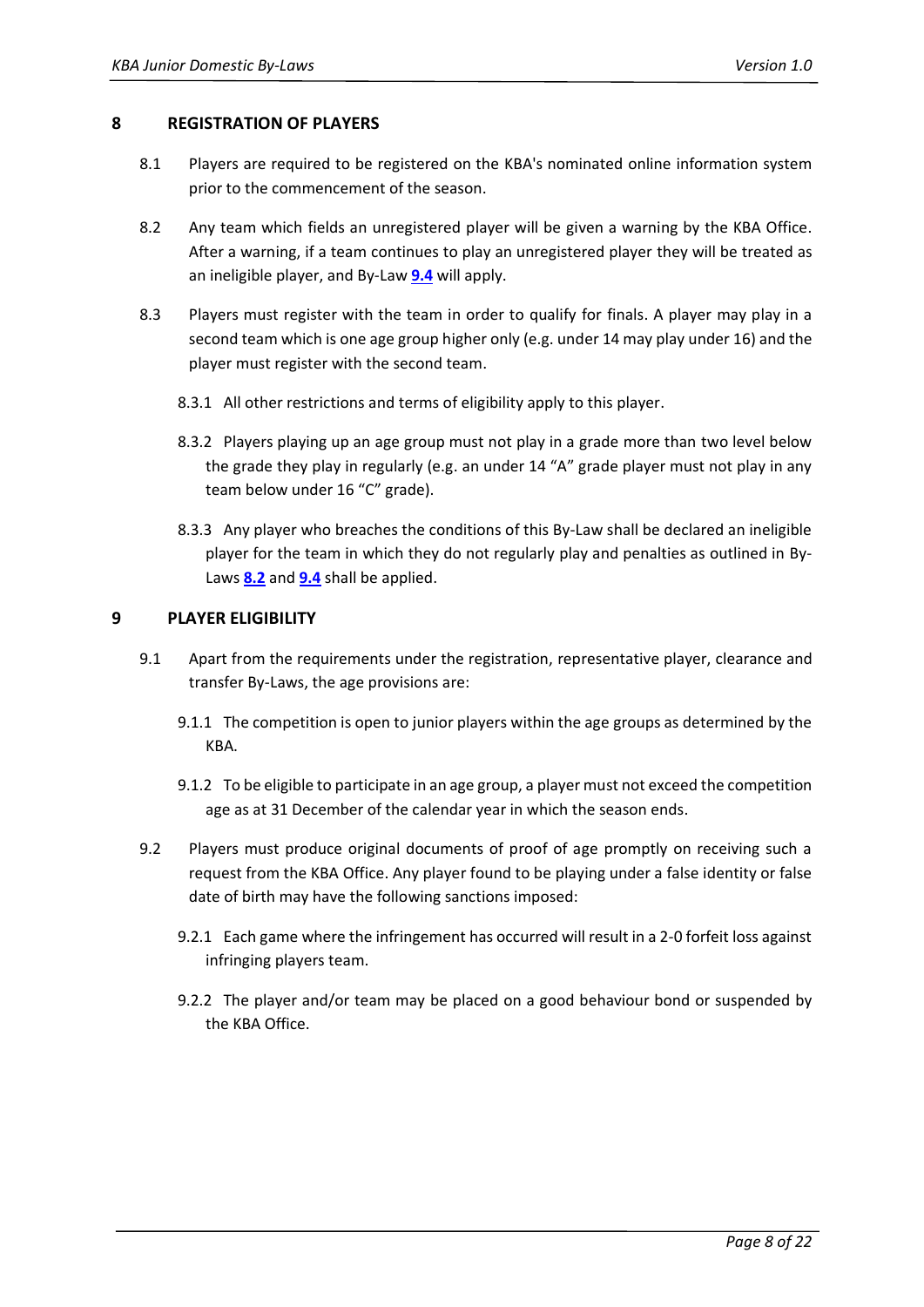- 9.3 If a club has an exemption request(s), this must be submitted via the official KBA exemption request channels.
	- 9.3.1 The KBA Office shall determine if the request is granted or not.
	- 9.3.2 The club can appeal the decision to the KBAJ at the next KBAJ meeting. If the next KBAJ meeting is a grading meeting where elected KBAJ representatives are not in attendance, the decision can be appealed only if those elected KBAJ committee representatives agree to attend at the beginning of said meeting.
	- 9.3.3 Any exemptions granted will need to be disclosed to KBAJ committee members.
- <span id="page-8-1"></span>9.4 A team which fields an ineligible player shall forfeit all games in which the infringing player participated. For percentage purposes, in all relevant games, the score will stand if the offending team lost the game, otherwise the score will be recorded as a 2-0 win to the opponents. Zero (0) premiership points shall be awarded to the offending team. In the instance where this infraction occurs in a multi-graded competition, resulting in the infringing team dropping to the lower grade, the infringing team will be excluded from playing in the finals of the lower grade.

#### <span id="page-8-0"></span>**10 GAME ADMINISTRATION**

- <span id="page-8-2"></span>10.1 Both teams are responsible for ensuring the following details are correct on the scoresheet/online scoring system:
	- Team Name.
	- Coach Name.
	- Player's Names.
	- Player's Numbers.
- 10.2 Only players who meet the following conditions are marked as active (earn a game qualification):
	- Player is at the game.
	- Player is in uniform.
	- Player is able to take the court to play (e.g. not injured or sick).
- 10.3 If the details required in By-Law **[10.1](#page-8-2)** have been omitted, or are incorrect, then the offending team(s) will be penalised one (1) premiership point for each occurrence.
- 10.4 Player's names (and playing number) may be added/activated on the scoresheet/online system at any stage of the game, but the player must be added/activated before they take the court.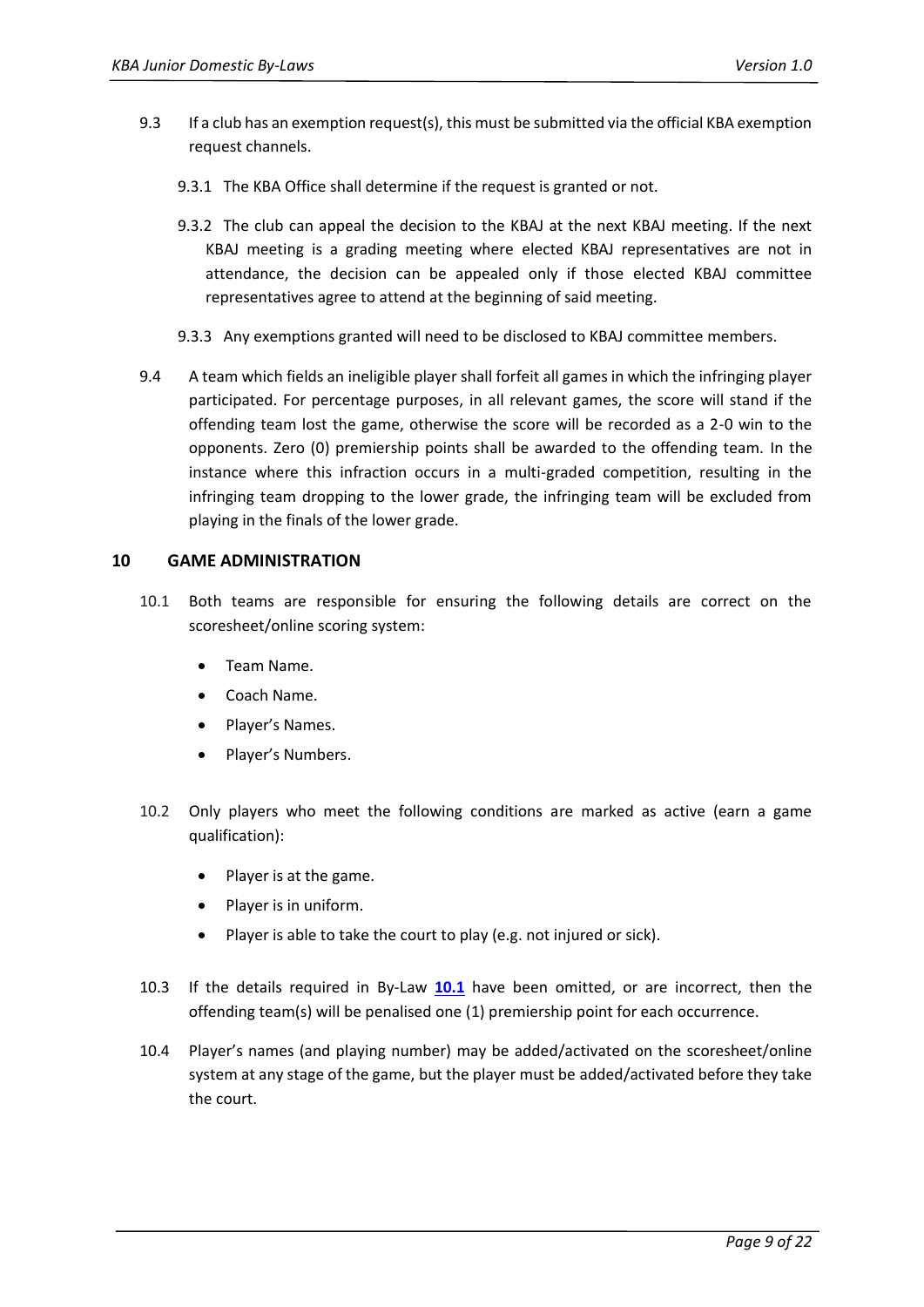- 10.4.1 If a player takes the court prior to being added/activated on the scoresheet/online system, the offending player must leave the court until they have been added/activated to the team list. When this happens:
	- o The opposing team scorer or coach must raise with the game referee immediately.
	- o Any score made by the unlisted player must be removed from their team score.
	- o Points can not be removed after the game has concluded.
- 10.5 A maximum of ten (10) players per team per game can participate, so a maximum of ten (10) players can be active for each team per game.
- 10.6 Both teams are responsible for providing a competent person to operate the score-bench (online scoring, possession arrow, shot-clock and the scoreboard).
- 10.7 Teams must have at least four (4) players on the court before a game can commence.
- 10.8 A late starting team will be penalised one (1) game point per minute or part thereof after the starting time. After ten (10) minutes of such a delay, an un-notified walkover will be deemed to have occurred. The correctly constituted team shall be awarded a win in accordance with By-Law **[12.4](#page-11-2)**.
- 10.9 Where a paper scoresheet is used, a representative from either team or the referee shall ensure the scoresheet is delivered to the venue supervisor/administrator.
- 10.10 A player cannot play in more than one game in the same age group in the same round. Any player who does so shall be declared an ineligible player for the team in which they do not regularly play and penalties as outlined in By-Law **[9.4](#page-8-1)** shall be applicable.

#### <span id="page-9-0"></span>**11 MODIFIED GAME RULES**

- 11.1 A three (3) second in the key rule will apply to all under 14 and above age groups, and a five (5) second rule for under 10 and under 12 age groups.
- 11.2 Under 10 and under 12 age groups will shoot free throws from a midpoint between the normal free throw line and the edge of the circle closest to the basket.
- 11.3 A team is in the foul penalty situation after it has committed eight (8) team fouls in a half (two (2) shots bonus on the ninth (9th) team foul).
- 11.4 The ball returned to back court violation (centreline) will not be applied in under 10's competition.
- 11.5 The (old) three-point line (6.25m) shall be the only line used for under 12 and under 14 games. Where the old three-point line is not marked the (new) three-point line (6.75m) shall be used.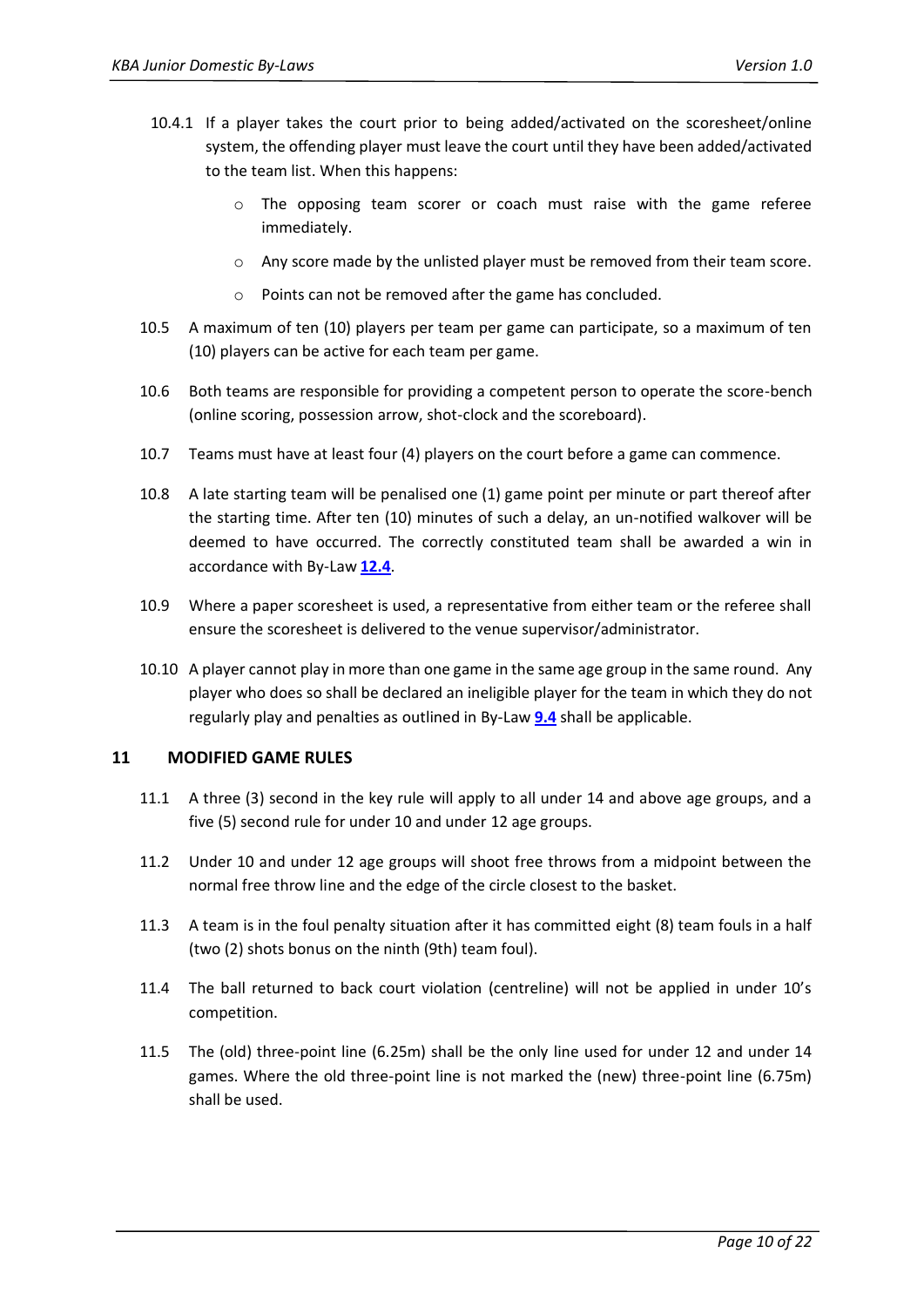- 11.6 All Under 10 and 12 age groups shall play with a size five (5) approved basketball. All girls and under 14 boys shall play with a size six (6) approved basketball. All other boys age groups shall play with a size seven (7) approved basketball.
- 11.7 The no charge semi-circle shall not be applied.
- 11.8 The Instant Reply System (IRS) shall not be used.
- 11.9 Where the KBA chooses to implement the shot clock, this will be as per the [VJBL VC/VCR](http://vjbl.com.au/wp-content/uploads/sites/3/2019/11/Championship-season-timing-all-.pdf)  [shot clock rules.](http://vjbl.com.au/wp-content/uploads/sites/3/2019/11/Championship-season-timing-all-.pdf)
- 11.10 Mercy Rule / Fall Back Rule: The mercy rule/fall back rule is in place to promote sportsmanship and to stop teams from dominating a particular game to the point of demoralizing their opposition. The mercy rule/fall back rule requires the leading team to fall back behind their (3) point line following a successful shot attempt, or whenever the opposition team in-bounds the ball. No defence may be played until the ball is dribbled or passed across the centre line. Subject to the following provisions:
	- 11.10.1 Enforcement of this rule is at the discretion of the losing coach.
	- 11.10.2 Applies in Under 10 competitions when the opposition team is leading by 10 points or more.
	- 11.10.3 Applies in all other competitions when the opposition team is leading by 20 points or more.
	- 11.10.4 The penalty for non-compliance is a violation.
	- 11.10.5 This By-Law does not apply during grading games or finals.
- 11.11 Games cannot be played at any other venue or time to that specified by the fixture. As a result of venues becoming unavailable or due to other extenuating circumstances, games may be rescheduled at the discretion of KBA office.
- 11.12 Where games are cancelled due to extenuating circumstances (e.g. power failures etc) the complete round will be cancelled if all teams in that grade are affected. However, if not all teams in the grade are affected, those who have had their games cancelled, will not be awarded premiership points (see By-Law **[12.1](#page-10-1)**). All players registered at that date will be deemed to have played the game and will be awarded a game towards finals eligibility.

#### <span id="page-10-0"></span>**12 POINTS ALLOCATION**

- <span id="page-10-1"></span>12.1 The winning team will be awarded three (3) premiership points and the losing team one (1) premiership point. Two (2) premiership points will be awarded to each team in the event of a draw. No points are awarded for a fixtured bye or where games are cancelled.
- 12.2 Competition ladders are sorted via the points average system. A team's points average is attained by dividing the total number of competition points by the number of games they actually played. Teams with the higher ladder points average shall be higher on the ladder. Refer to claus[e](#page-19-1) **[22.3](#page-19-1)** in the Appendix for example.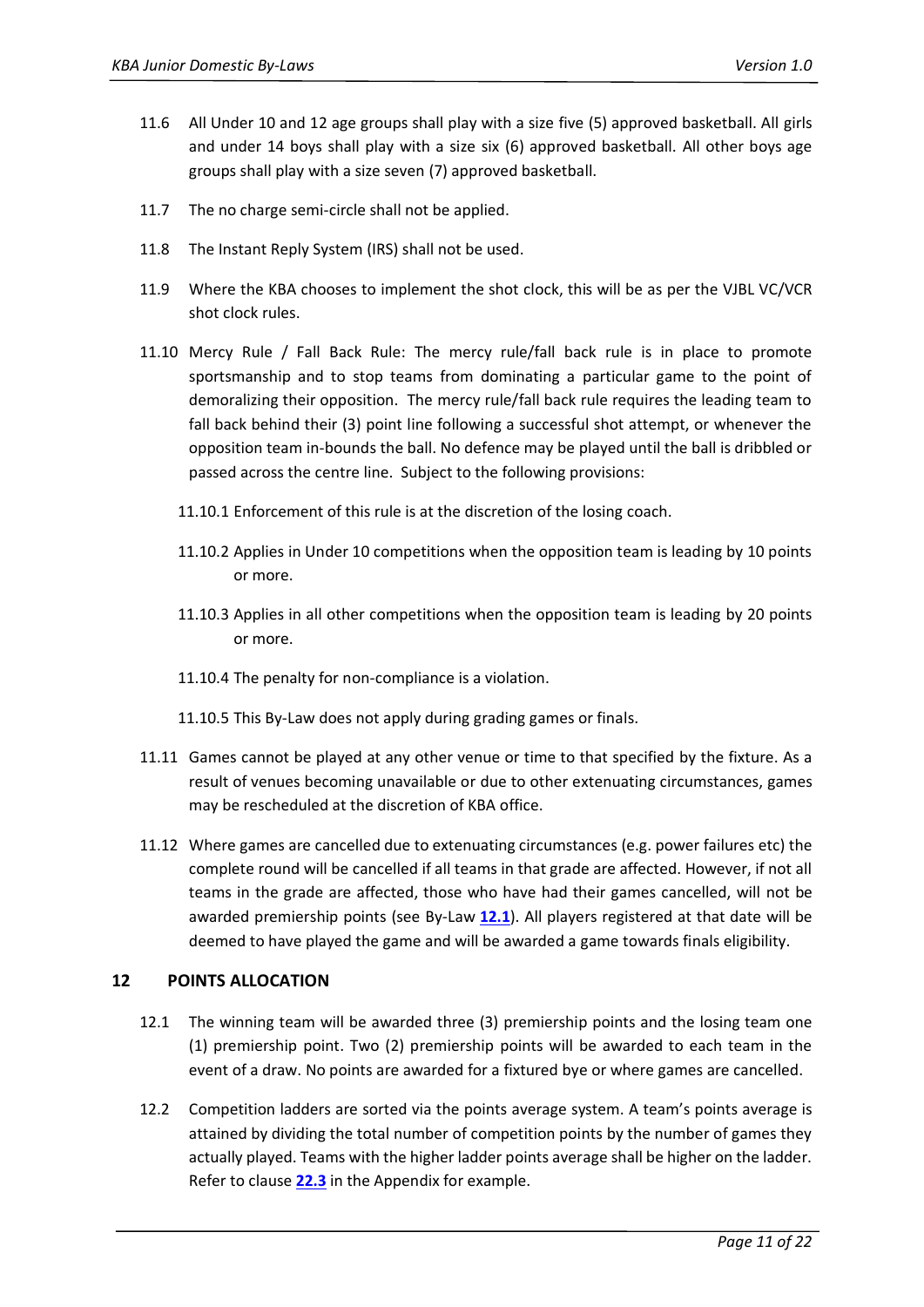- 12.3 At the conclusion of the regular season, should two teams be in an equal position on the ladder according to ladder points average, percentage shall determine the higher position. Should both ladder points average and percentage be equal, the team with the higher 'points for' shall determine the higher position. Should two teams still be equal, the following method shall be used to split them.
	- 12.3.1 The team's head to head record will be considered. Firstly, by comparing the number of wins against each other, with the team with the most wins taking the higher position. If this still does not separate them, the number of points scored in head to head competition will be totalled with the higher points taking the higher position.
	- 12.3.2 Should this still not resolve the issue, the teams will play a deciding match during the week prior to the finals beginning to decide who will occupy the higher position. The date and time of such game will be determined by KBA office.
	- 12.3.3 This system will only apply to teams eligible to play in finals; all other teams will simply receive a tied ladder positioning.
- <span id="page-11-2"></span>12.4 In the case of a walkover the non-offending team will be awarded three (3) premiership points with the score of 10-0 for percentage purposes. The offending team will not receive any points.
- 12.5 If both teams fail to appear without notice, then neither team shall receive any points and both teams will be deemed to have given an unnotified walkover.
- <span id="page-11-1"></span><span id="page-11-0"></span>12.6 If a game is abandoned as a result of a team being unable to continue to field a team, the following shall occur:
	- 12.6.1 If the team responsible for such actions is currently leading on points, the opposing team shall be awarded the game and the score shall be recorded as 2-0 for percentage purposes. The team awarded the game shall be given three (3) premiership points and the losing team shall be awarded one (1) premiership point.
	- 12.6.2 If the team responsible for such actions is currently trailing on points, the winning team's score at that time shall stand and the winning team shall be awarded three (3) premiership points and the losing team shall be awarded one (1) premiership point.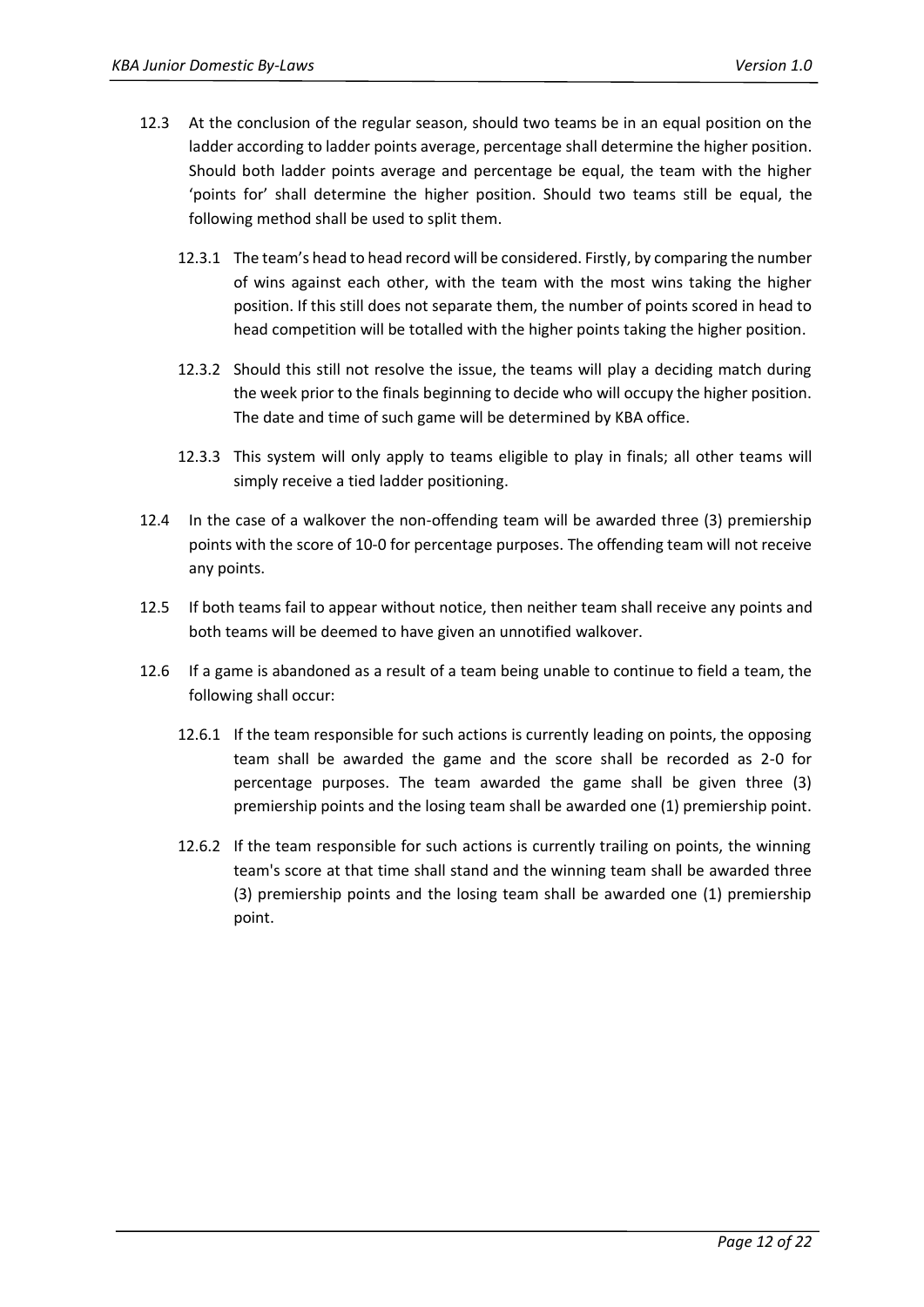- 12.7 If a game is abandoned as a result of the referee deeming the team's conduct warrants a cancellation, the following shall occur:
	- 12.7.1 If the team responsible for such actions is currently leading on points, the opposing team will be awarded three (3) premiership points and a score of 2-0 shall be recorded for percentage purposes. The team responsible for the walkover shall receive zero (0) premiership points.
	- 12.7.2 If the team responsible for such actions is currently trailing on points, the winning team's score at that time shall stand and the team will be awarded three (3) premiership points. The team responsible for the walkover shall receive zero (0) premiership points.
- <span id="page-12-1"></span>12.8 If a game is abandoned as a result of the referee, referee supervisor or venue supervisor deeming that the court/venue is no longer safe to play on, the following shall occur:
	- 12.8.1 If it is still in the first half of the game, then the game will be deemed a draw and each team will be awarded two (2) premiership points with a score of 0-0 recorded.
	- 12.8.2 If it is at half-time, or in the second half of the game, the score at the time of abandonment will stand and points allocated accordingly.

#### <span id="page-12-0"></span>**13 UNIFORMS**

- 13.1 Five (5) game points will be added to the opponent's score for each player wearing an incorrect uniform (which includes the shorts and/or singlets) to a maximum penalty of thirty (30) points. Points must be added prior to the commencement of the second half of the game. Penalties shall only be effective from the first round after grading games have been completed.
- 13.2 A player shall not wear shorts that have pockets; any player attempting to play in such shorts will not be allowed to take the court. Taping of pockets is not permitted.
- 13.3 The VJBL rule with regards to the wearing of compression gear and undergarments will apply. However, compression gear or undergarments do not need to be of the same dominant colour.
- 13.4 If a player's uniform has blood on it, the uniform must be removed. The player will be permitted to play in a clean singlet without a number which would then be regarded as 00.
- <span id="page-12-2"></span>13.5 In the event of a colour clash teams shall consult the uniform priority list (that can be downloaded from the KBA [website\)](https://www.keilorbasketball.com/forms) to determine the colour of the singlets to be worn. The team required to change their singlets may not take the court until the change is made.
- 13.6 If two teams from the same club are to play against each other, the first named team on the fixture is responsible for changing uniform, unless otherwise agreed by the Club.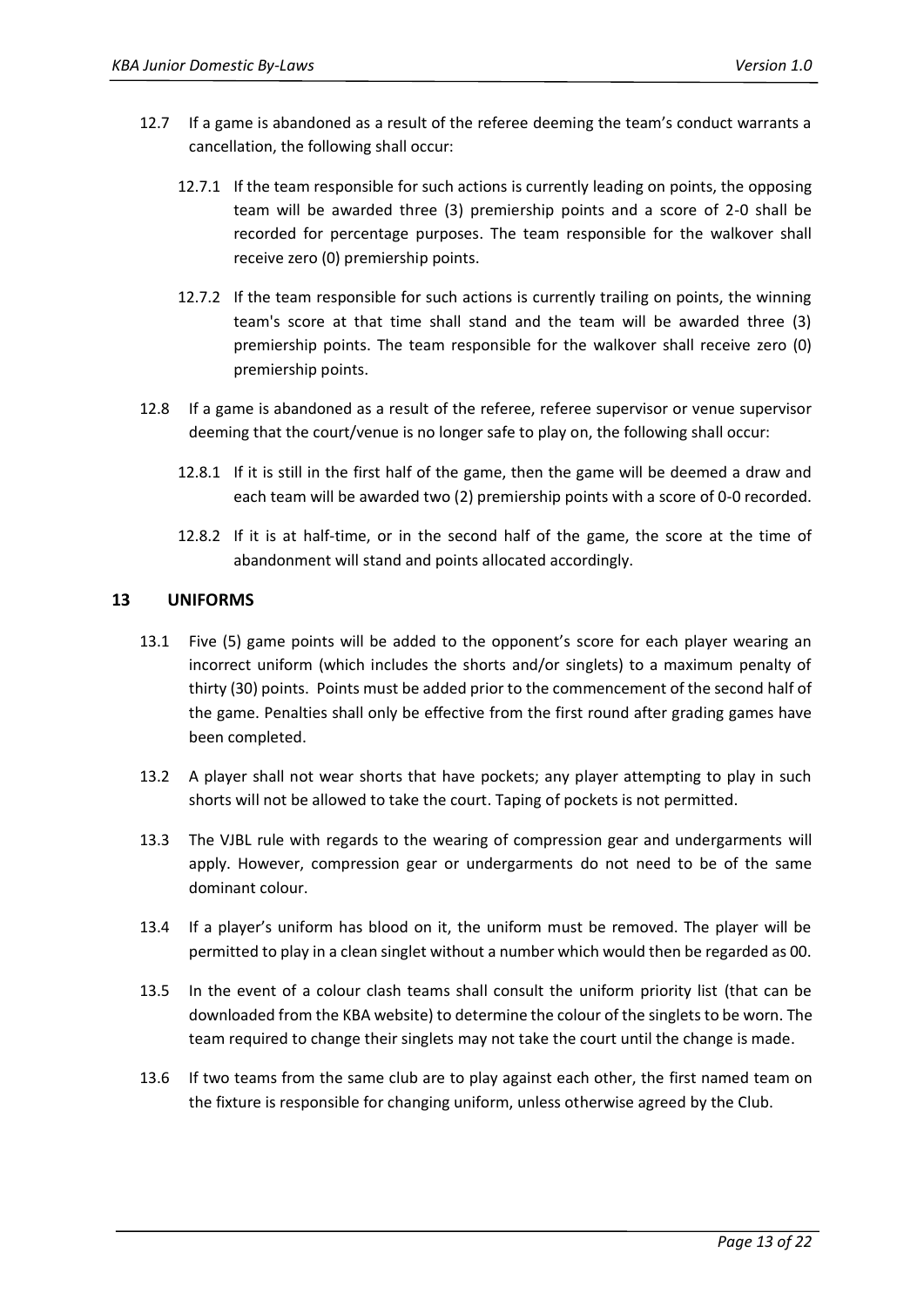13.7 Any new club to the competition, or any current club intending to introduce new uniforms, must raise a submission to the KBAJ using the 'New/Updated Uniform Application Form' (example in **Appendix [22.4](#page-20-0)**). This submission must clearly illustrate the intended design and show clearly that the requirements of By-Law **[13.5](#page-12-2)** have been addressed. The submission must be approved by the KBAJ prior to the club playing in that uniform.

#### <span id="page-13-0"></span>**14 TIMING RULES**

- <span id="page-13-2"></span>14.1 Games shall consist of two halves of twenty (20) minutes.
	- 14.1.1 The game shall stop for timeouts in the last two (2) minutes of the second half only.
	- 14.1.2 The clock shall stop for all whistles in the last two (2) minutes of the second half, except where a team is leading by 20 points or more or for under 10's, if a team is leading by 10 points or more, then the clock will only stop for timeouts.
	- 14.1.3 No timeouts will be taken in the last one (1) minute of the first half. Where a timeout is in progress prior to the one-minute point of the first half, that time-out will cease at the one (1) minute point and the players will be called to resume play immediately.
- <span id="page-13-3"></span>14.2 Timing for the finals will consist of two twenty (20) minute halves with the clock stopping for all time-outs throughout the game and for all whistles in the last one (1) minute of the first half, and for all whistles in the last three (3) minutes of the second half.
- 14.3 Two time-outs per team per half are allowed.
- 14.4 The referee will start the clock two (2) minutes before the starting time and give both coaches a one (1) minute warning. The referee shall start or shall instruct the timekeeper to start the game clock, no earlier than the fixtured starting time for each match.
- 14.5 Overtime (finals only) shall consist of five (5) minutes with the clock stopping for all whistles in the last one (1) minute of each overtime period. Each team will receive one (1) timeout per Overtime period. Timeouts from regular game time will not carry over.
- 14.6 The KBA adhere to the BV Climate Policy except where outlined in 14.6.1. When the policy parameters are reached, they will be implemented by the appointed KBA representative at each respective venue.
	- 14.6.1 Clock does not stop for coaches time-outs immediately before and after mandatory referee time-out unless required by **[14.1.1](#page-13-2)** and **[14.2](#page-13-3)**

#### <span id="page-13-1"></span>**15 CLEARANCES / TRANSFERS**

15.1 Player transfer requests must be lodged and approved in accordance with the BV nominated online system process.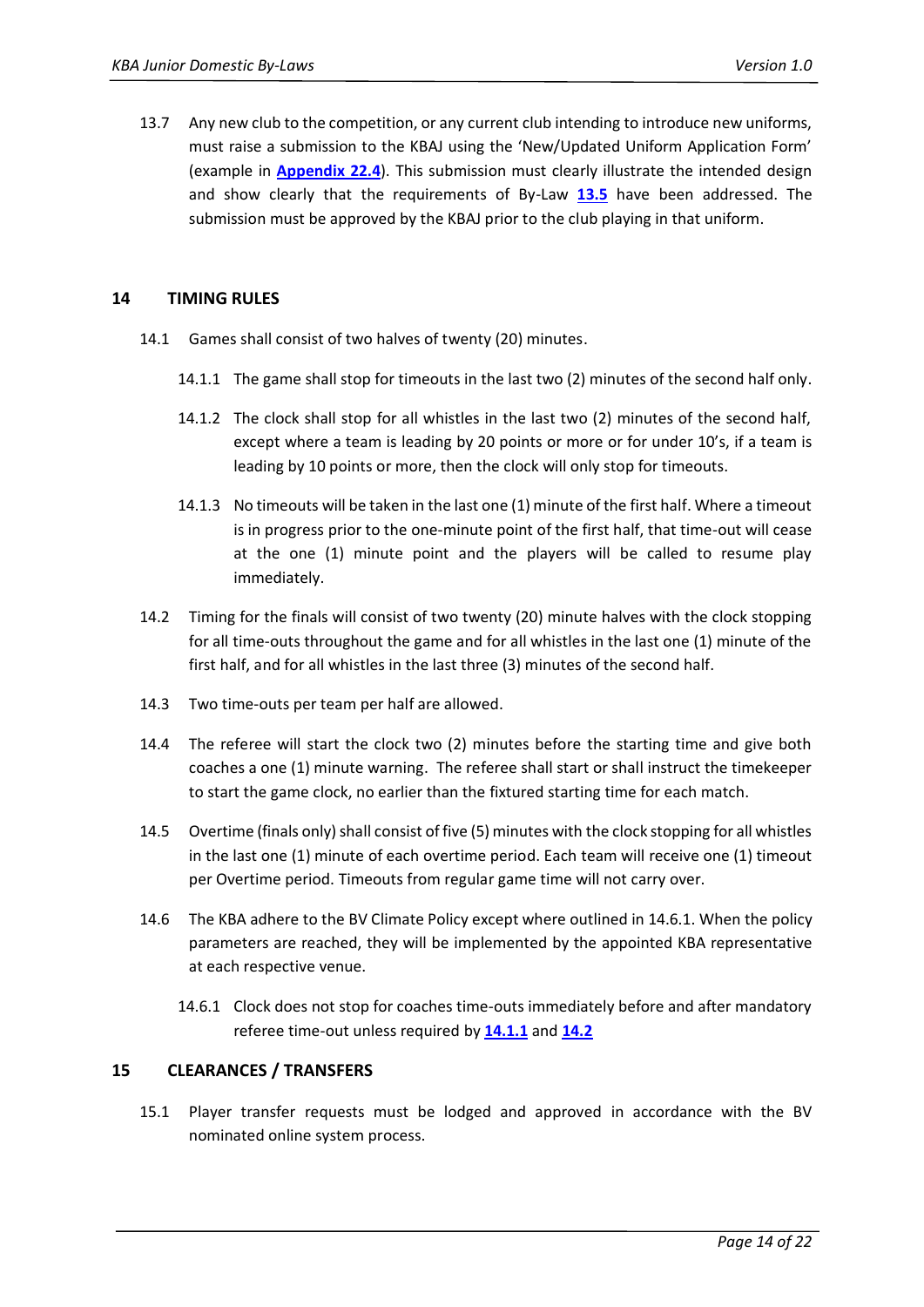- 15.2 Clearances must be lodged by 11.59pm the Friday before Round 3. Clearances must then be finalised by 11.59pm the Friday before Round 4.
- 15.3 For the purposes of a player moving between clubs:
	- 15.3.1 A team may have only two (2) registered players who have been cleared to the club within the prior six months (current/new season), only one (1) of which can be a representative player.
	- 15.3.2 A team may have only four (4) registered players who have been cleared to the club within the prior twelve months (current/new season and prior season), only two (2) of which may be a representative player.
	- 15.3.3 A team may have any number of registered players who have been cleared to the club for more than twelve months (not in the current new season or prior season).
- 15.4 If a player is cleared to another club, they must qualify for the finals from the date of clearance and registration.
- 15.5 Where a club has more than one (1) team in an age group, from Round 4 (inclusive), a player cannot transfer from their allocated team.
- 15.6 For the purpose of clearances/transfers:
	- 15.6.1 All clearances must be processed by the clearing club within seven (7) days of the application for clearance. Only an authorised delegate can accept transfers for their club.
	- 15.6.2 The KBA Office must be notified of any change to an authorised delegate.
	- 15.6.3 Any transfer request not actioned by the transferring club will be deemed as accepted after seven (7) days have elapsed from the transfer request lodgement.
- 15.7 If a player has not played for two seasons, and there is no financial obligation existing to their old club, an automatic clearance will be granted at any time during the season. Such a player would not count towards a team's clearance player total.
- 15.8 If a player is part of a disbanded team, and there is no financial obligation existing to their old club, an automatic clearance will be granted at any time during the season.

#### <span id="page-14-0"></span>**16 REPRESENTATIVE PLAYERS**

- 16.1 For the purposes of grading, a representative player shall only count as a representative player if they play in VJL 5 and above. Representative players who play in VJL 6 and below do not count as representative players.
- 16.2 For the purposes of transfers and clearances, a representative player is defined by By-Law **[5.22](#page-5-0)**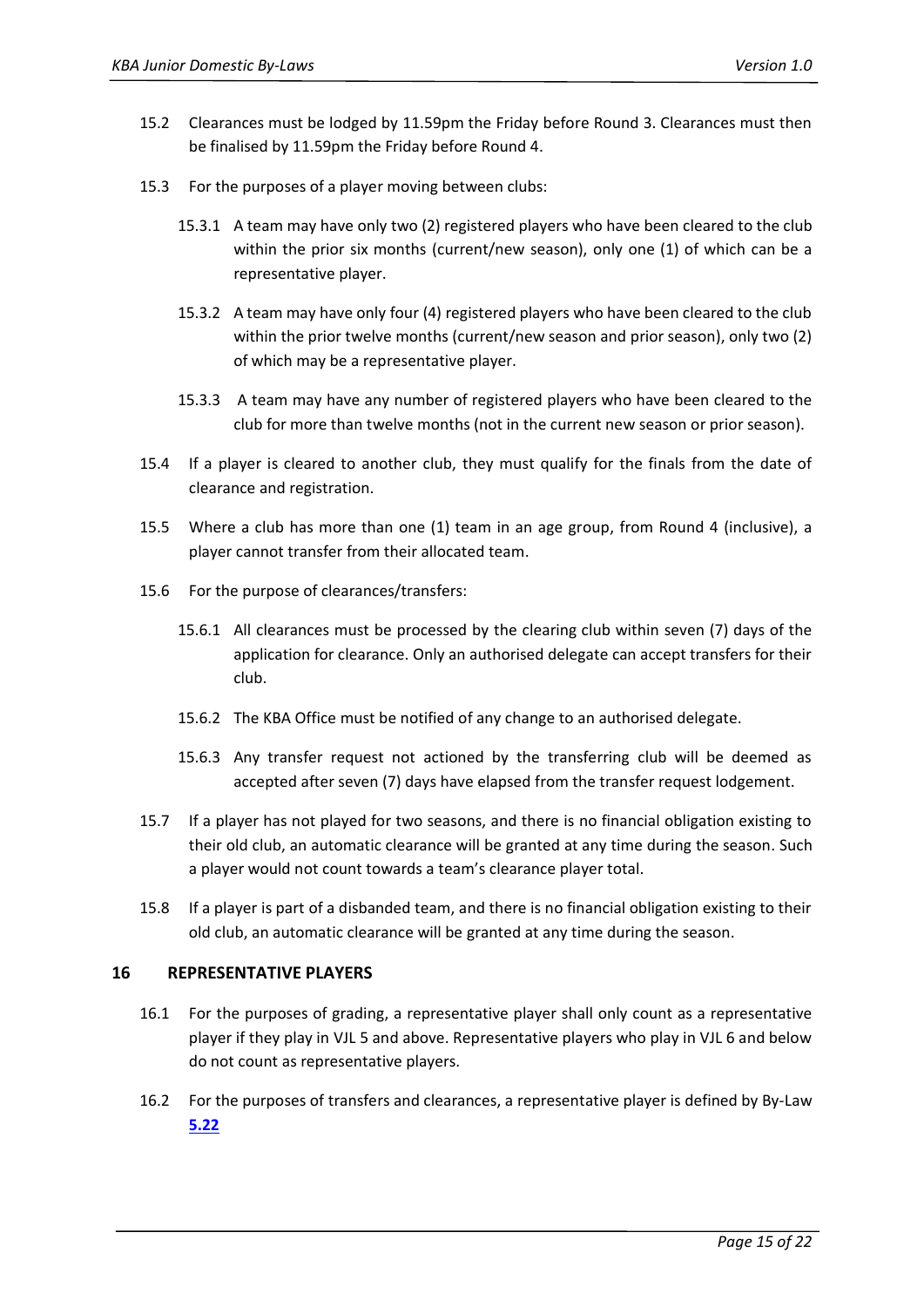- 16.3 A player is a current representative player if:
	- 16.3.1 They are a representative player at the end of the most recent Junior Domestic Summer Season.
- 16.4 A player ceases to be a current representative player when the teams for the new VJBL season have been finalised and the player:
	- 16.4.1 did not participate in the tryouts; and/or
	- 16.4.2 was not selected to a team or did not accept a place in a team.
- 16.5 At the conclusion of a VJBL season, a player who withdrew from their team prior to the season concluding and who is not attending representative tryouts for the next season is no longer considered a representative player.
- <span id="page-15-0"></span>16.6 Representative players and competition grading rules:

Teams will be nominated by clubs for competition grading based upon the following:

| <b>NUMBER OF REPRESENTATIVE PLAYERS</b> | <b>NOMINATED</b>   |                          |
|-----------------------------------------|--------------------|--------------------------|
| <b>BOYS TEAMS</b>                       | <b>GIRLS TEAMS</b> | <b>COMPETITION GRADE</b> |
| 4 or more                               | 3 or more          | A                        |
|                                         |                    | A, B                     |
|                                         |                    | A, B, C                  |
|                                         |                    | A, B, C, D               |
|                                         |                    | A, B, C, D, E            |

- <span id="page-15-1"></span>16.7 The club must advise the KBA Office within five (5) business days of becoming aware that a player has become a representative player resulting in the team no longer complying with the competition grading rules (By-Law **[16.6](#page-15-0)**). The KBA Office determines action to be taken.
- 16.8 A representative player may register with a club at any time provided they comply with player eligibility rules, registration of players and clearances/transfers By-Laws and that the team complies with the competition grading rules (By-Law **[16.6](#page-15-0)**).
- 16.9 If the number of representative players in a team changes following representative tryouts, the new representative player count is considered in determining the grade options for the team for the post-grading period of that Summer season. The re-grading of any team in this circumstance will be determined by the KBA office. A team with:
	- 16.9.1 An increased number of representative players will be subject to the revised minimum grading.
	- 16.9.2 A decreased number of representative players may request a lower grade as per the table above during the grading process.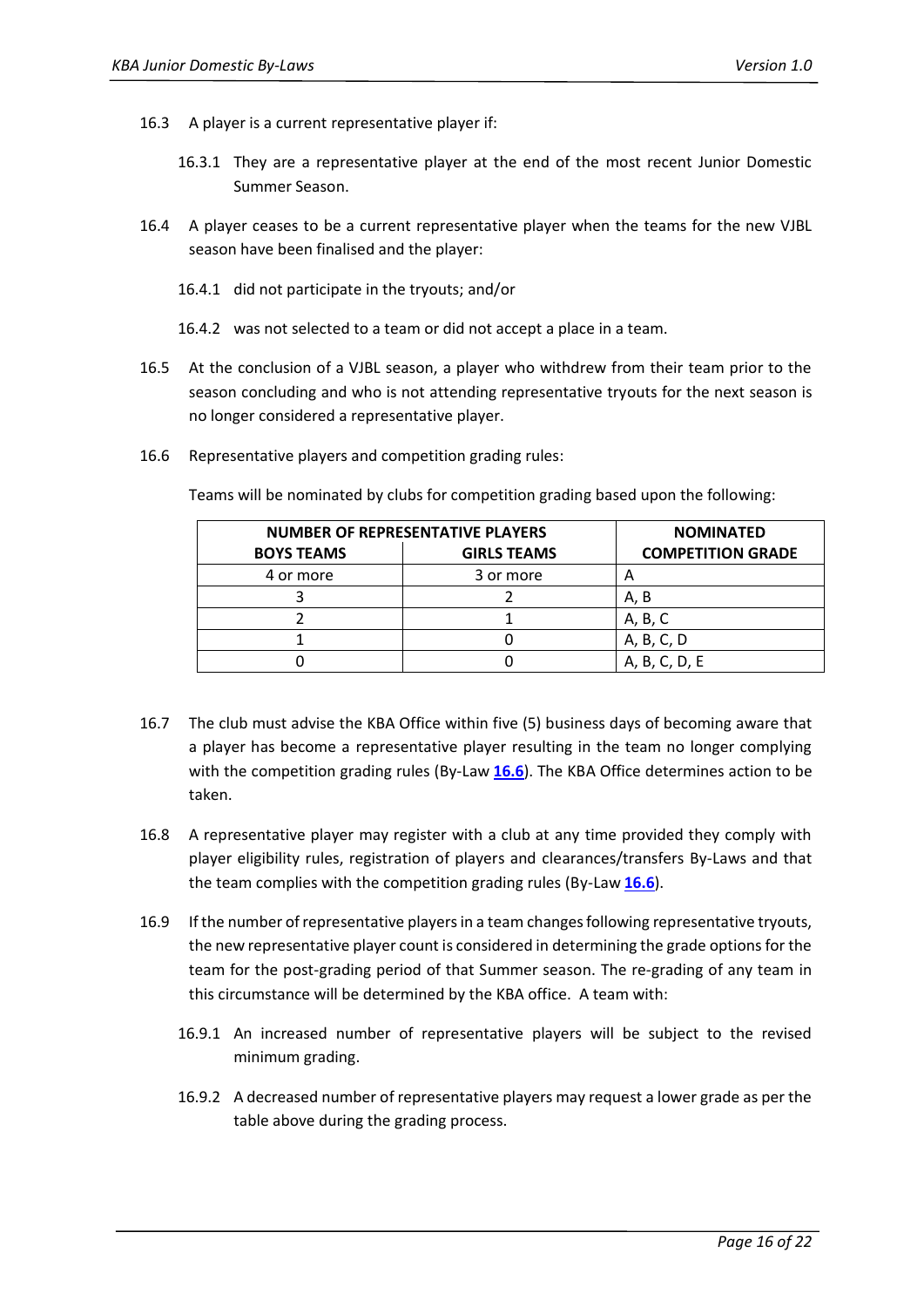- <span id="page-16-2"></span>16.10 A club must provide the means of registration so that each player must declare their representative status. The club must keep a record of the declaration and notify the KBA Office within five (5) business days of becoming aware of a change in the player's representative status. See By-Law **[16.7](#page-15-1)**.
- <span id="page-16-3"></span>16.11 A player must declare their representative status. If a player subsequently becomes a representative player, they must alert the club of their changed status within five (5) business days of that status change occurring.
- 16.12 If the KBA office becomes aware of any failure to accurately declare representative status as per By-Laws **[16.10](#page-16-2)**, and **[16.11](#page-16-3)** the following will apply.
	- 16.12.1 If the player has failed to declare, the KBA Office may impose one or more of:
		- immediate cessation of involvement,
		- a penalty of \$20 per game payable to the KBA, and
		- team forfeiture of games played.
	- 16.12.2 If the club has failed to declare, the KBA Office may impose one or more of:
		- immediate cessation of involvement of the player,
		- a penalty of \$50 per game payable by the club to the KBA, and
		- team forfeiture of games played.
	- 16.12.3 If the club has failed to declare over multiple occurrences, the KBA Office may deregister the player, the team and/or the club.

#### <span id="page-16-0"></span>**17 FINALS QUALIFICATION**

- 17.1 In order to qualify for finals, each player must play in half of the regular season games, minus one game. If an odd number, round down (e.g. if there are a total of 14 regular season games, the games played in to qualify for finals will be six (6) games).
- 17.2 Qualification for finals commences from date of registration with the team.
- 17.3 Medical certificates for finals qualification must be submitted by Wednesday 11.59pm to the KBA Office by a club representative prior to the first round of finals. Certificates must include a start of the injury or illness and be stamped/signed by the relevant medical practitioner.

#### <span id="page-16-1"></span>**18 COMMITTEES**

- 18.1 The KBAJ shall comprise representatives of clubs in accordance with the By-Law **[18.2](#page-16-4)**. Club representatives or their nominated representatives shall attend all scheduled KBAJ meetings in any given season. Failure to attend any two (2) of the nominated meetings will incur loss of voting rights for the rest of the season.
- <span id="page-16-4"></span>18.2 Club President's are required to attend the KBAJ meeting on their club's behalf. Clubs may also have a deputy. If there is a change to who is attending, the club must notify the KBA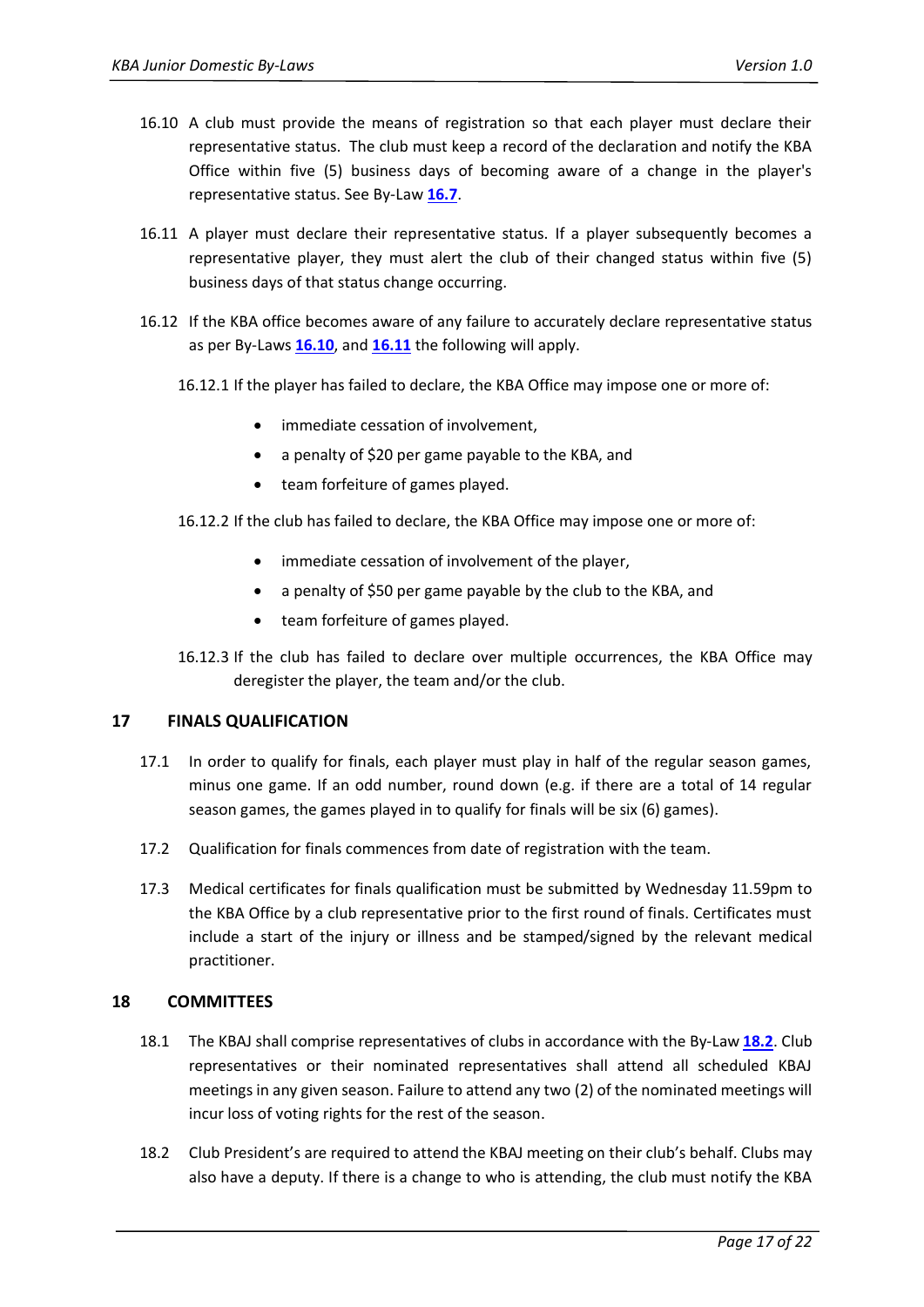as soon as possible. Clubs can only have one (1) person attend a KBAJ meeting unless requested prior to the meeting, however only one (1) is permitted to speak and vote. Nominated individuals are considered ongoing pending notification of change to the KBA.

- 18.3 A club must play two (2) consecutive seasons to sit at the KBAJ table. A club must have the majority of their teams playing in the KBA junior domestic competition to vote at the table. If the majority of their teams do not play in the KBA junior domestic competition, the club can still attend and participate in meetings, but not vote.
- 18.4 A quorum of half plus one of KBA clubs as well as at least one (1) KBA staff member is needed to conduct KBAJ meetings.
- 18.5 KBA associate clubs may attend KBAJ meetings without voting rights.
- 18.6 A TOC Keilor representative may attend KBAJ meetings without voting rights.
- 18.7 A KBA Board representative may attend KBAJ meetings without voting rights.
- 18.8 A minimum of one (1) KBA Office representative must attend KBAJ meetings without voting rights.
- 18.9 The chairperson is appointed by the KBAJ Committee. They do not have voting rights. If the chairperson is from a club, they can have someone else from their club attend on behalf of their club. If the chairperson is from a club and there is no other representative from their club, that person maintains their voting right (not a deciding vote however). Nominations for a new chairperson will be taken one month before the last scheduled KBAJ meeting of each Winter Season. The chairperson will then be voted and decided upon at the end of that meeting.
- 18.10 Voting at a KBAJ meeting shall be conducted by one person from each club raising their hand when instructed/at the appropriate time. A draw will be considered a loss. The chairperson has no deciding vote.
- 18.11 Grading meetings are separate to general meetings, with the difference being that a club can send a maximum of two (2) representatives. Either can speak and vote, but only one (1) at any given time.
- 18.12 Committees to handle grading, protests, clearances, etc will be appointed by the KBA Board as required. The KBAJ will grade and re-grade teams in consultation with the KBA Office.

#### <span id="page-17-0"></span>**19 REPORTS**

<span id="page-17-1"></span>19.1 The KBA and KBAJ will adopt the **[BV Reports and Complaints Procedures](https://basketballvictoria.com.au/wp-content/uploads/2016/02/Reports_and_Complaints_Booklet.pdf)** when handling reports.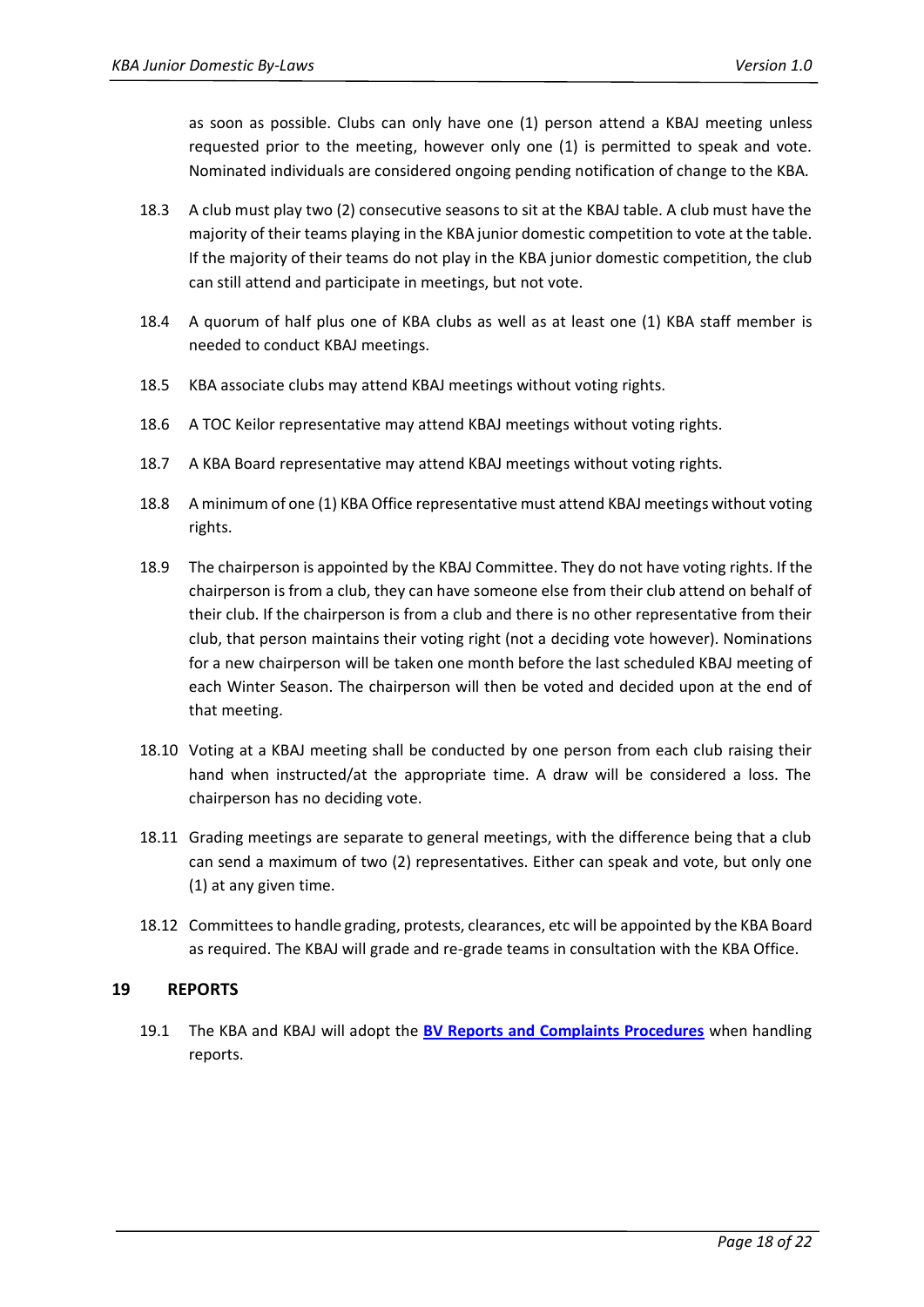#### **20 PROTESTS**

- 20.1 All protests or complaints must be in writing, addressed to the KBA Office within seven (7) days of the incident.
- 20.2 Appeals against decisions made by KBA Office must be lodged with the KBA Office within seven (7) days after having received the written decision from KBA Office.
- 20.3 Ignorance of these By-Laws is not a ground for appeal.

#### <span id="page-18-0"></span>**21 WALKOVERS**

- <span id="page-18-1"></span>21.1 Notified walkovers will incur a monetary penalty equal to the amount of the scoresheet component of the game fee for their team only. After three (3) such walkovers in any one season a team may be disqualified at the discretion of the KBA Office. Conditions outlined in By-Law **[5.17](#page-5-1)** must be met to be deemed a notified walkover.
- 21.2 Un-notified walkovers as outlined in By-Law [5.18,](#page-5-2) will incur a penalty double that stipulated in By-Law **[21.1](#page-18-1)**. After two (2) un-notified walkovers, the KBA Office will review the viability of that team with the relevant club, and it may be disqualified.
- 21.3 In the case of a walkover, all registered players of the team receiving the walkover will be awarded a game qualification towards finals eligibility.
- 21.4 Where a team in the finals gives a notified walkover, team's finishing below this team shall be promoted to fill the relevant positions.
- 21.5 Where a team in the finals gives an un-notified walkover, the team will incur a penalty double that stipulated in By-Law **[21.1](#page-18-1)** (the entire cost of the team sheet). In the event of such a walkover, the team who has not given the walkover shall be deemed to have won the match and shall proceed to the next round of the finals. In the event that a team gives an un-notified walkover in a Grand Final, the team who has given the walkover shall not receive trophies or other prizes associated with the match.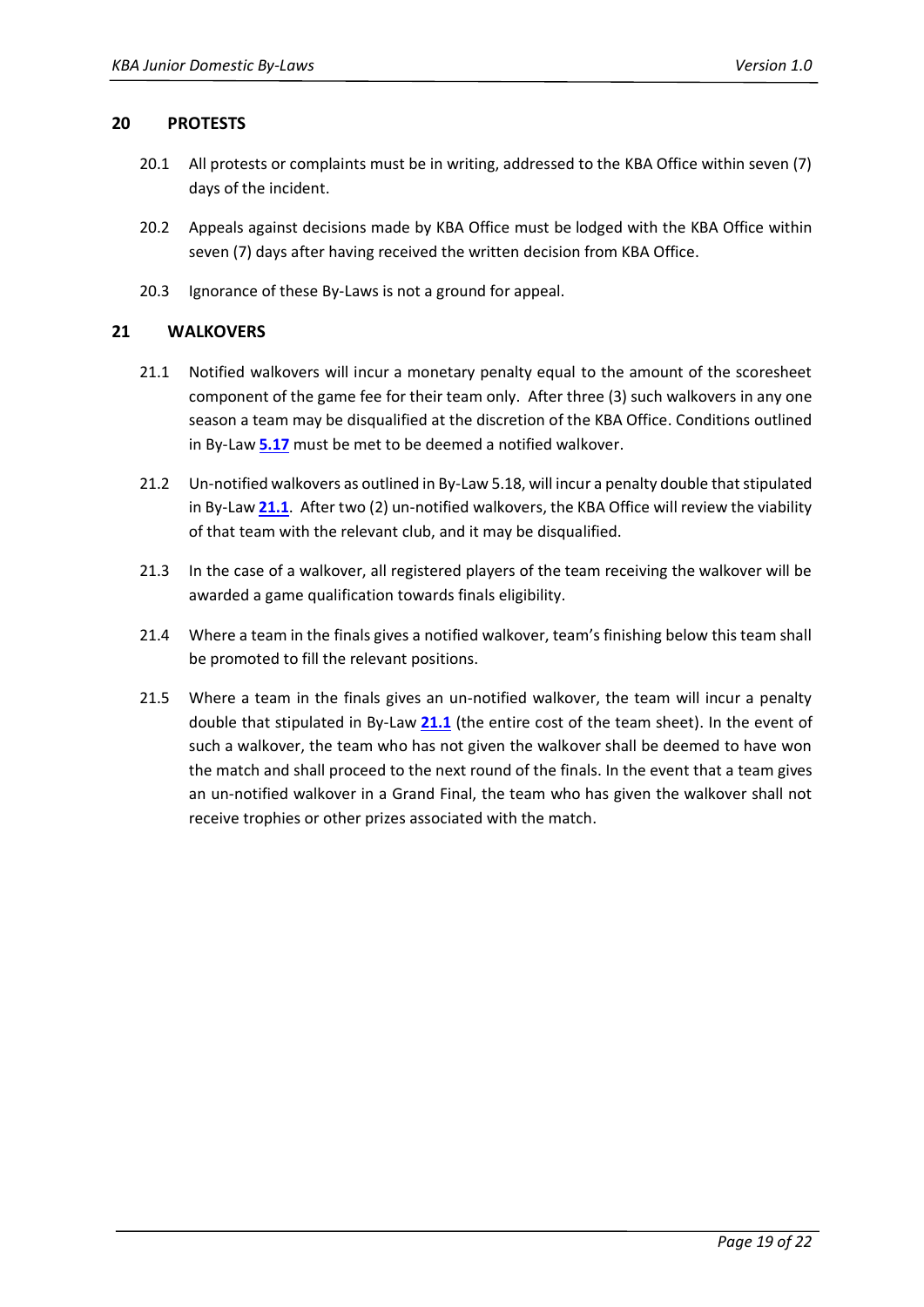#### <span id="page-19-0"></span>**22 APPENDIX**

- 22.1 List of Associate Clubs (see By-Law **[5.2](#page-4-2)**)
- 22.2 List of Clubs in alphabetical order (se[e](#page-4-3) **[5.6](#page-4-3)**)
	- **-** Aberfeldie Jets
	- **-** Avondale Raiders
	- **-** Calder Bears
	- **-** Caroline Springs Blue Devils
	- **-** Hornets
	- **-** Keilor Village
	- **-** Overnewton Fire
	- **-** St Bernard's
	- **-** St Christopher's
	- **-** Sydenham Panthers
	- **-** Taylors Lakes
	- **-** Western Eagles
- <span id="page-19-1"></span>22.3 Ladder Points Average Example:

Green has the same number of wins as Blue but have an extra loss. Despite this extra loss, Green is higher on the ladder because they've played an extra game and therefore had more opportunity to accrue points. Blue have been disadvantaged by having an extra bye.

| Team  | Played | Won | Lost | Drawn | <b>B</b> ves | Points |
|-------|--------|-----|------|-------|--------------|--------|
| Green |        |     |      |       |              |        |
| Blue  |        |     | --   | ັ     |              |        |

If points average was used, Blue would be higher on the ladder because they've got a higher points per game average from the games they've played compared to what Green have averaged in the games they've played.

Blue points average = 7 points / 3 games played = 2.33 Green points average = 8 points / 4 games played = 2.00

| Team  | Played | Won | Lost | Drawn | <b>Byes</b> | <b>Points</b> | Average      |
|-------|--------|-----|------|-------|-------------|---------------|--------------|
| Blue  |        | -   |      |       |             |               | າ າາ<br>دد.ے |
| Green |        | -   | -    |       |             |               | 2.00         |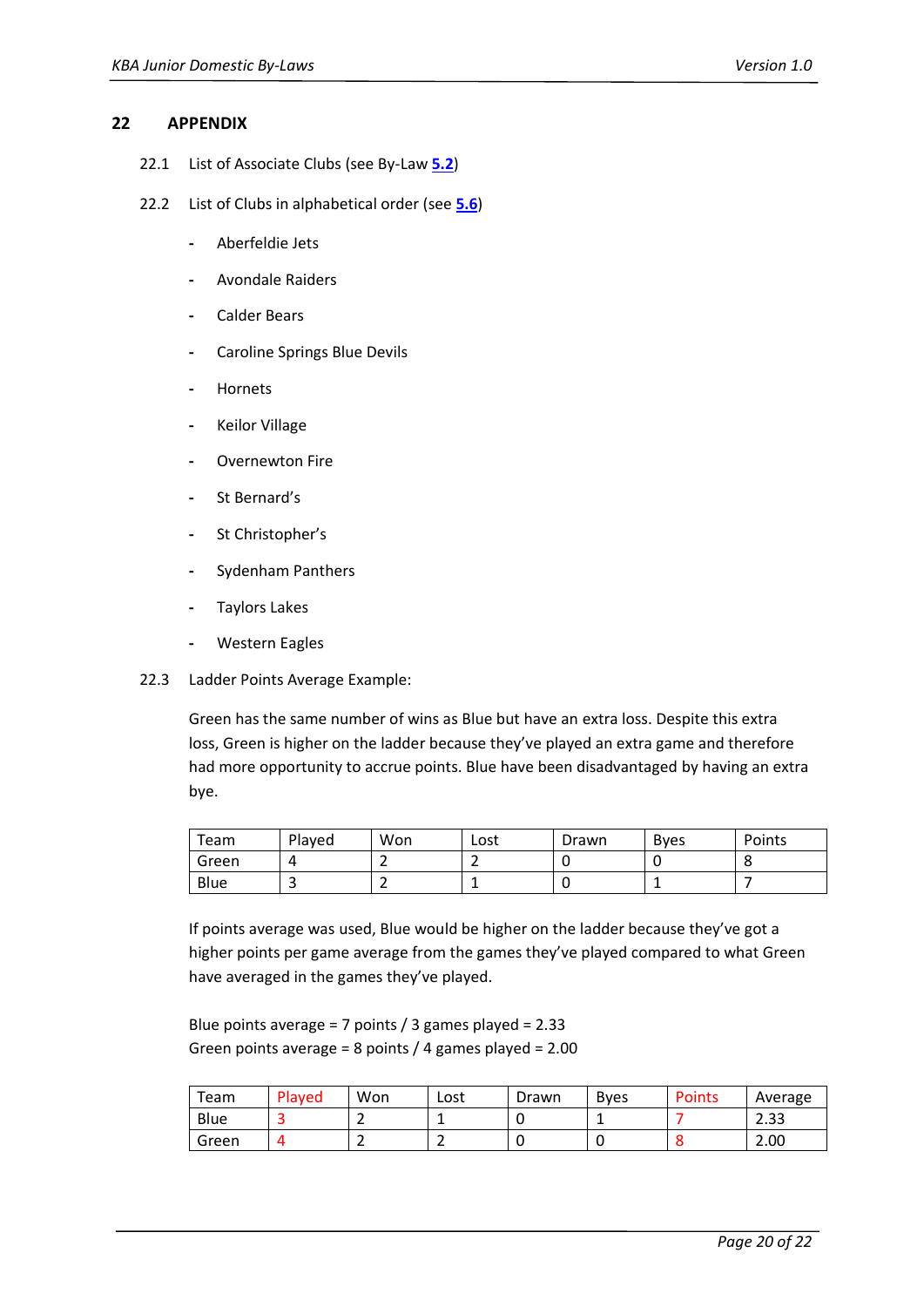<span id="page-20-0"></span>22.4 New/Updated Uniform Application form (can be found on the KBA website) [fe1bd9\\_21d0eedf2f22496fa96ce856c5fc7057.pdf \(keilorbasketball.com\)](https://www.keilorbasketball.com/_files/ugd/fe1bd9_21d0eedf2f22496fa96ce856c5fc7057.pdf)



#### Keilor Basketball Association Junior Domestic Competition **New/Updated Uniform Application**

| Name of Club:          |  |
|------------------------|--|
| <b>Club Contact:</b>   |  |
| Phone:                 |  |
| Email:                 |  |
| Date of<br>submission: |  |

#### **UNIFORM DETAILS:**

Our preference is that you provide the image provided by your uniform designer/manufacturer e.g. Slamstyle, iAthletic etc.



| <b>Top Colours:</b>   |        |            |
|-----------------------|--------|------------|
| <b>Short Colours:</b> |        |            |
| Neck Style:           | V neck | Round neck |

Keilor Basketball Association

Page 1